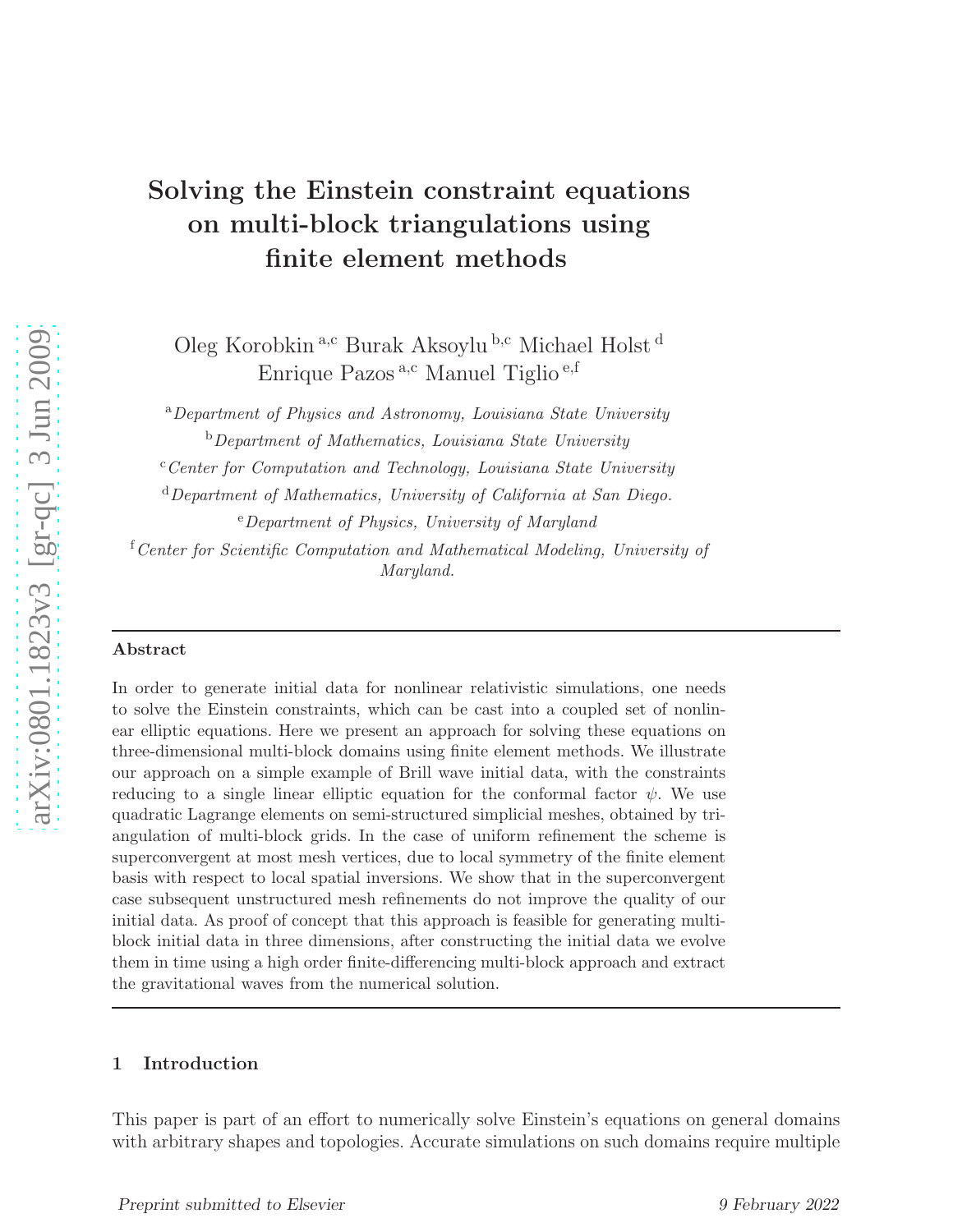numerical grids covering different areas of the domain, possibly refined where the solution has interesting features. For the numerical discretization one can use either finite differences (FD), spectral methods, or finite elements (FE). Current research in numerical relativity community is dominated by finite differences methods, not the last reason for that being the relative ease of finite differences implementation and parallelization. A lot of important results in areas of hyperbolic solvers, boundary conditions, domain representation, apparent horizon finders, wave extraction, stability proofs etc., were established and successfully implemented using the FD methods (see [\[1,](#page-28-0)[2\]](#page-28-1) and references therein).

Our approach was designed to allow for fast and accurate transformation of the numerical function between FE and FD representations. We demonstrate that the FE solution to an elliptic equation, generated for the given FD grid, is sufficiently accurate and convergent for 3D relativistic simulations with independent finite difference hyperbolic solver (QUILT).

Spectral methods are also widely used [\[3,](#page-28-2)[4\]](#page-28-3), mainly for solving elliptic equations, such as those arising in initial value problems [\[5](#page-28-4)[,6,](#page-28-5)[7](#page-28-6)[,8,](#page-28-7)[9\]](#page-28-8), constrained evolution [\[10\]](#page-28-9) and apparent horizon finders [\[11,](#page-28-10)[12\]](#page-28-11). They can as well be applied to hyperbolic problems [\[13\]](#page-28-12), as in the recent very successful simulations of the binary black holes merger [\[14\]](#page-28-13) (using an approach, developed by the Cornell-Caltech collaboration [\[15](#page-28-14)[,16](#page-28-15)[,17](#page-29-0)[,18\]](#page-29-1)). Spectral methods can produce exceptionally accurate results, but in order to use these results in a FD evolution code one needs to perform an additional interpolation step. The interpolation can be too slow for some applications, for instance, in constrained evolution schemes. In our approach, the interpolation is trivial, and the number of degrees of freedom on FE and FD grid is the same, which allows to exchange solution between the FE and FD solvers without reducing its accuracy by interpolation. Another advantage of FE methods compared to spectral methods is that the matrices resulting from FE discretizations are sparse.

Finite element methods can also be applied to hyperbolic problems, however, stable and accurate discretizations require using discontinuous Galerkin (DG) flavor of finite elements (otherwise the approximation is suboptimal: order of convergence falls to  $(p-1)$  and the solution is not necessarily stable).



<span id="page-1-0"></span>Fig. 1. Types of FE meshes. Top left: unstructured mesh, top right: regular mesh, bottom: semistructured meshes.

In this paper, the term grid is used in reference to the finite differences grid (an ordered set of points), as opposed to the term mesh for the finite element triangulation. Domain triangulations can be classified as regular, unstructured or semistructured, depending on their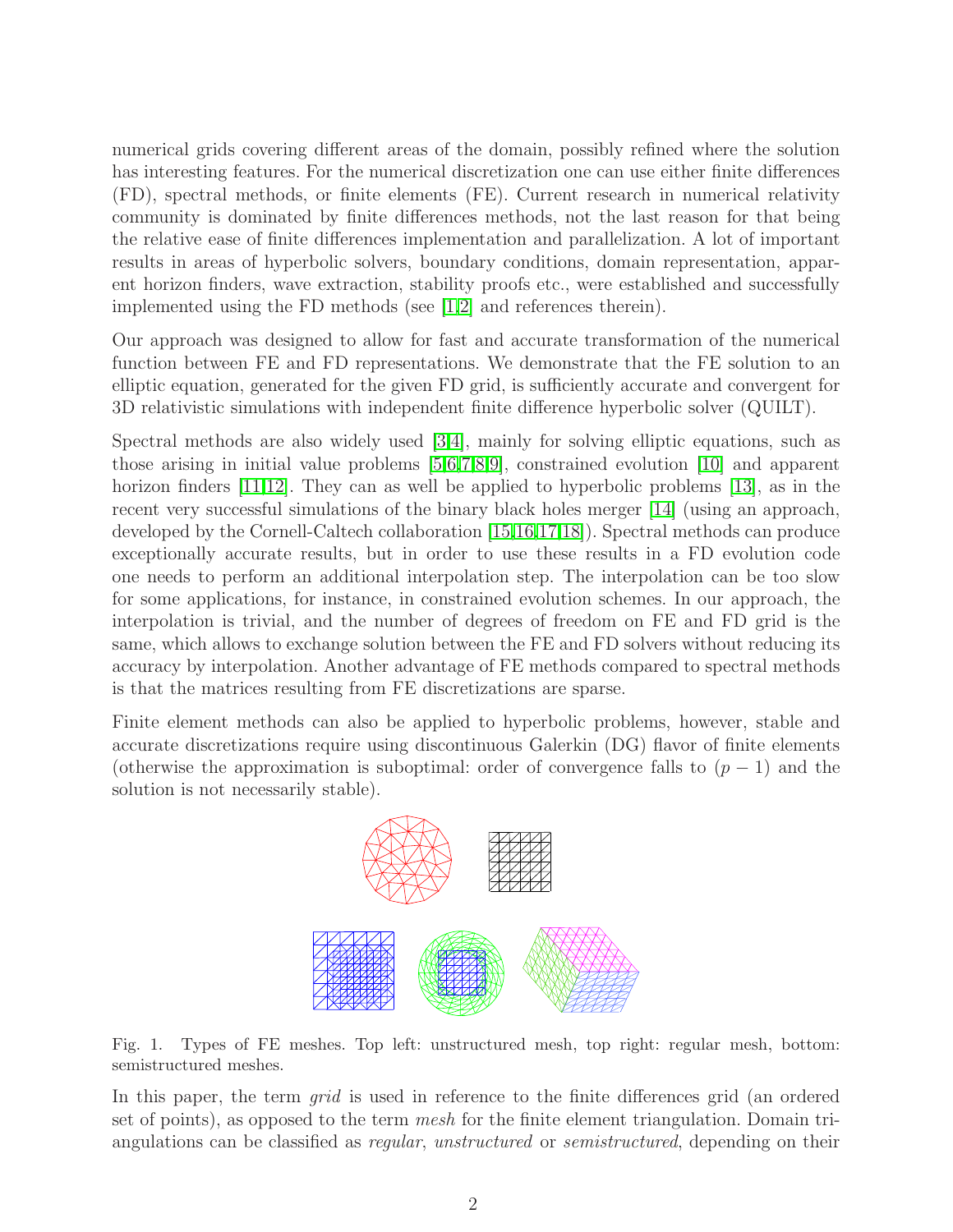degree of symmetry (see figure [1\)](#page-1-0). Finite element methods can handle domains of arbitrarily complex shapes and topologies, since every geometrical shape admits approximation with succesively refined unstructured symplectic triangulations. However, the domains encountered in numerical relativity are relatively simple in the sense that they can be covered with semistructured meshes. We argue in favor of using semistructured meshes over unstructured ones. One of the motivations is that they can be quickly constructed on top of existing FD grids without the need to explicitly maintain all the information about mesh elements, such as edges, faces etc. Raising the order of finite elements, one can essentially achieve the spectral convergence; however, here we concentrate on lower-order finite elements (first- and second-order), and show how the superconvergence on semistructured grids for second-order elements can be exploited to obtain accurate 4-th order convergent solution, suitable for use in finite differences simulation.

The method is tested on the particular example of multipatch FD grid. In differential geometry it is common to define a manifold through a set of possibly overlapping patches, with each patch mapped into an open, simply-connected subset of Euclidean space (see, for example, [\[19\]](#page-29-2)). This is a natural way of describing manifolds with nontrivial topology, which cannot be covered by a single coordinate chart. After discretization every chart becomes a FD grid, which can be thought of as a discrete coordinate chart, mapped into a region of  $\mathbb{Z}^3$ . At the continuum level, the patches are glued together by coordinate transformations in the areas where they intersect. At the discrete level, if the neighboring patches do not have common points interpolation can be used to fill in the missing ones; this approach is commonly referred to as *overlapping-grids*. On the other hand, in a *multi-block* approach the patches abut rather than overlap, and the grids are constructed in such a way that neighboring grids share boundary points.

A multipatch approach in numerical relativity has several advantages. In many cases the domain of interest is asymptotically flat. If it contains one or more black holes, then each hole can be excised from the computational domain by introducing an inner smooth boundary around the singularity. If appropriately chosen, this boundary does not require any physical boundary conditions, since all characteristic modes leave the domain. It is preferable that this boundary is smooth, which in general requires the use of multiple patches. Similarly, the preferred shape for the outer boundary when simulating asymptotically flat spacetimes is a sphere, as this is the topology of null infinity  $\mathcal{J}^+$ , which is best suited for extracting gravitational waves. A multipatch domain structure easily accomodates both type of boundaries while avoiding coordinate singularities, such as those associated with spherical or cylindrical coordinates. The use of multiple patches is unavoidable in cosmological simulations with non-trivial topologies. In addition, multiple patches are in general more efficient than regular grids, since they decouple different spatial directions. For example, under conditions of approximate spherical symmetry, one could surround the system with spherical patches and fix the number of points in angular direction, while increasing the domain only in radial direction. This way, pushing the outer boundary out becomes an order N problem, as opposed to  $N^3$  with Cartesian grids. This same feature makes them useful, in particular, for many relativistic astrophysical studies which are assumed to be approximately spherically symmetric [\[20\]](#page-29-3).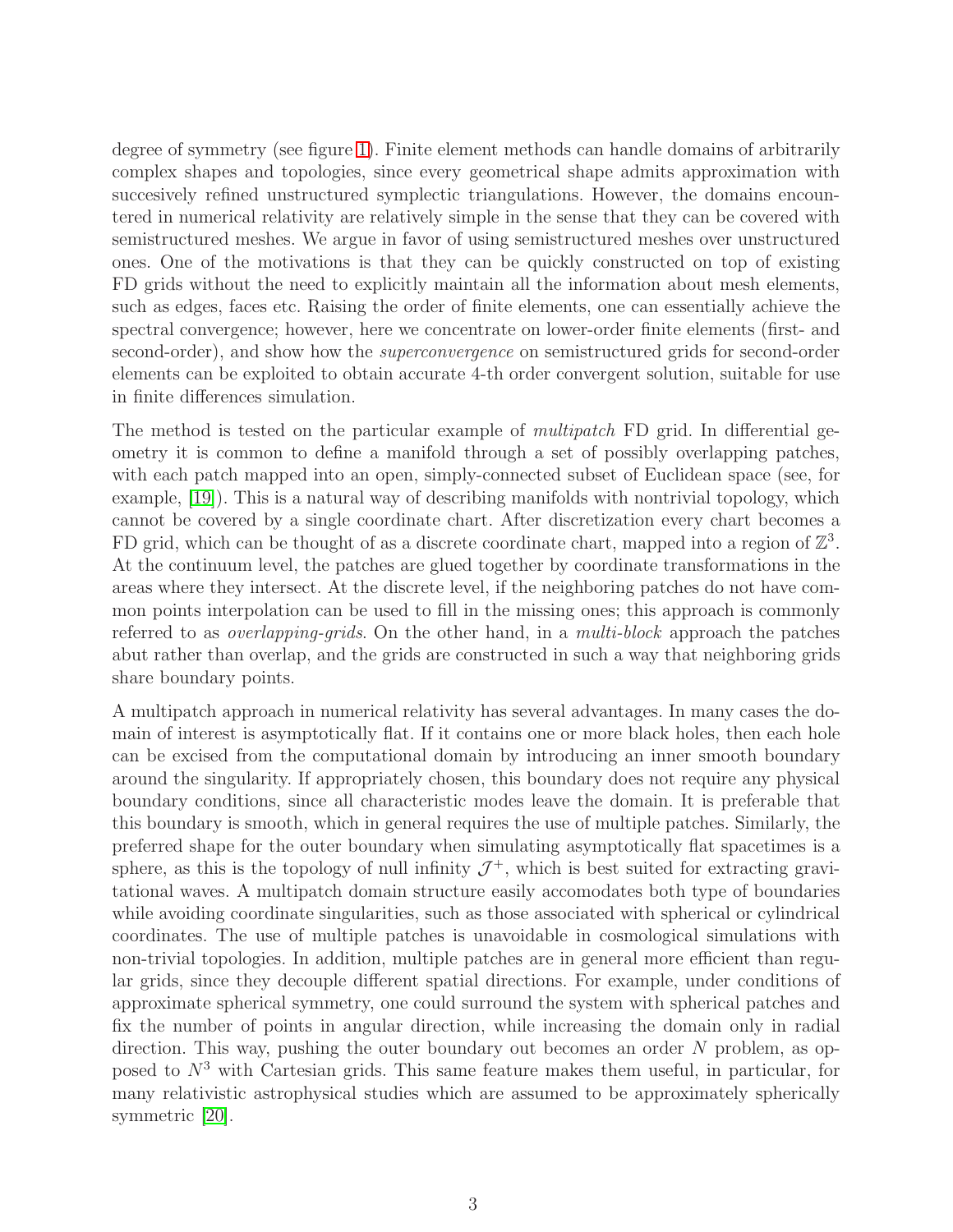Einstein's equations are often written in a form such that the equations divide into hyperbolic (evolution) and elliptic (constraint) sub-systems. When solving the Einstein vacuum (that is, in the absence of matter) evolution equations, these can be cast in linearly-degenerate form, and the solutions are in general expected to be smooth. Those cases are ideally suited for high order or spectral methods. When including matter, on the other hand, for example when dealing with the general relativistic hydrodynamics equations, shocks are expected. In those cases a possible choice is high resolution shock capturing methods [\[21](#page-29-4)[,22\]](#page-29-5) adapted to the presence of several patches for the hydrodynamical sub-system and high order or spectral methods for the metric sub-system [\[20](#page-29-3)[,23\]](#page-29-6).

This paper is concerned with the elliptic sector of Einstein's equations, more precisely with the generation of initial data needed for evolutions on multipatch geometries. Initial data on a spacelike hyperslice has to satisfy a set of Enistein's constraints, which can be cast into a coupled nonlinear elliptic system of partial differential equations (PDE). This elliptic PDE system has been studied extensively for many years, with a complete solution theory developed in the case of domains which are closed (i.e. compact without boundary) 3-manifold spatial slices of spacetime with constant or nearly-constant mean extrinsic curvature [\[24](#page-29-7)[,25\]](#page-29-8). More recently, this solution theory has been extended to both closed 3 manifolds and to compact 3-manifolds with boundary, having mean extrinsic curvature far from constant [\[26,](#page-29-9)[27](#page-29-10)[,28\]](#page-29-11). It has also been shown recently [\[29](#page-29-12)[,30](#page-29-13)[,31\]](#page-29-14) that geometric partial differential equations of this type can be solved accurately and efficiently using adaptive finite element methods on manifolds with general topologies. For general multi-block systems, the additional structure allows one to construct semi-structured triangulations, which generate superconvergent finite element solutions. The property of superconvergence holds at the vertices of the multi-block grid triangulation, which simplifies transport of the solution to the finite difference grid, since no interpolation is required.

The above considerations define the approach of this paper, which involves solving the Einstein constraint equations on semi-structured multi-block triangulations using finite element methods. We apply this approach to the Brill wave initial data problem, which represents a linear vacuum case with zero extrinsic curvature, with the constraints system reducing to a single elliptic equation  $\Delta \psi - V \psi = 0$  for the conformal factor  $\psi$  (where  $\Delta$  is the flat 3-dimensional laplacian and V is a potential function related to the Ricci scalar of the freely given metric). Nevertheless, the results presented are expected to hold in general case, because the property of superconvergence is the property of the mesh and the finite element spaces used. If this property holds for a linearized problem, it is also expected to hold for the full nonlinear one (see Chapter 9 of [\[32\]](#page-29-15)).

The paper is organized as follows. Section [2](#page-4-0) gives an overview and summary of the Finite Element Toolkit (FETK) [\[29\]](#page-29-12), which we here use for solving the Einstein constraint equations with finite element methods. Section [3](#page-6-0) discusses our approach to multi-block triangulations and, in particular, why superconvergence is expected. In section [4](#page-9-0) we evaluate the accuracy of our approach by solving for several three-dimensional elliptic test problems on multi-block domains with known exact solutions. Finally, in section [5](#page-20-0) we solve the Einstein constraints on a multi-block domain for the case of Brill waves. After constructing initial data, we use the multi-patch infrastructure QUILT to solve for the Einstein evolution equations in time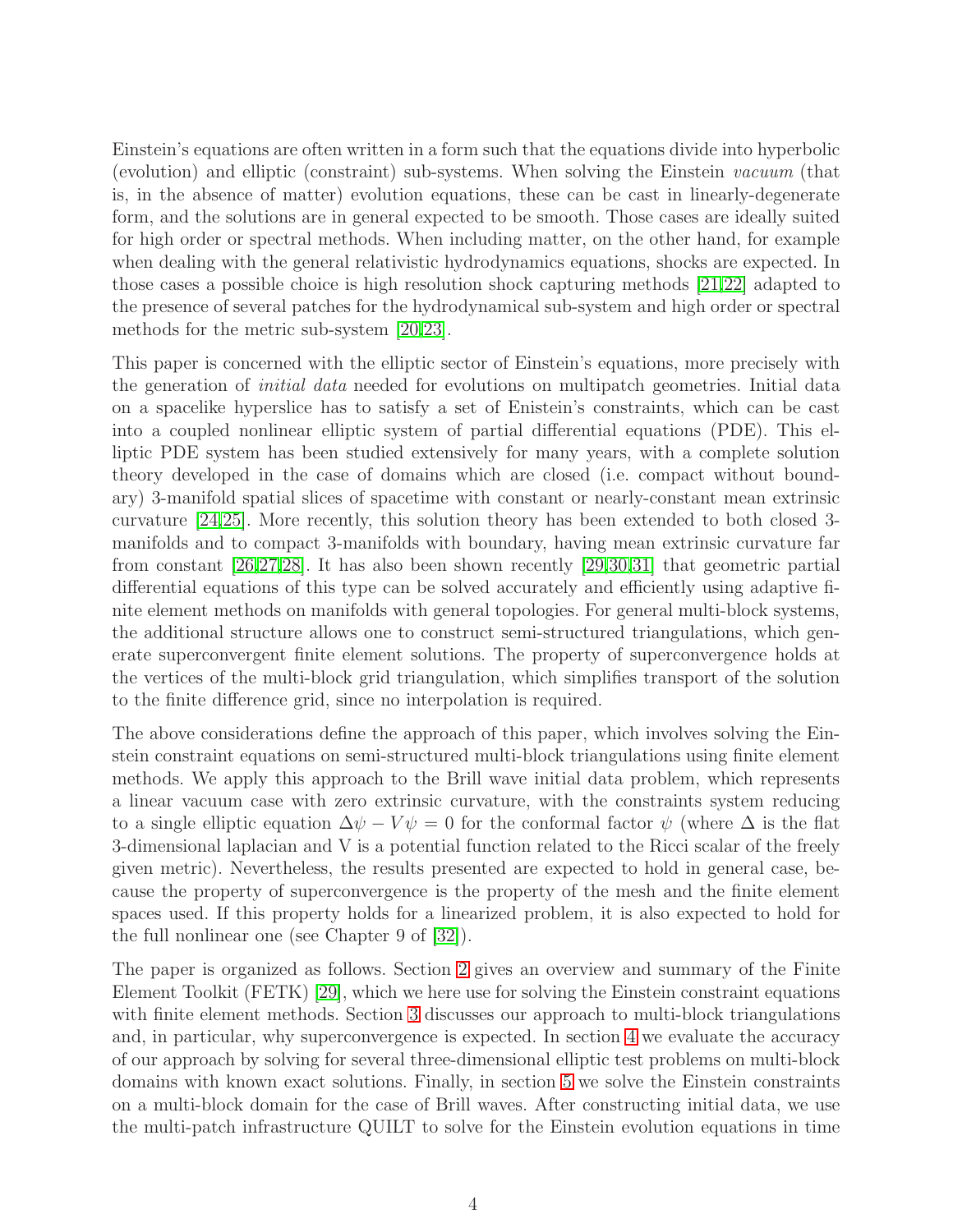and extract gravitational waves from the numerical solution. QUILT is an ongoing effort, more details of which can be found in [\[33\]](#page-30-0), [\[34\]](#page-30-1), [\[35\]](#page-30-2), [\[36\]](#page-30-3), [\[37\]](#page-30-4), [\[20\]](#page-29-3). In tensor notations, used throughout the paper, Latin indices from the beginning of the alphabet  $(a,b,...)$  run from 0 to 3, Latin indices i, j, etc. run from 1 to 3, and the usual Einstein summation rule is assumed.

# <span id="page-4-0"></span>2 Solving elliptic PDEs using the Finite Element ToolKit

In this paper we use the Finite Element ToolKit (FETK) [\[29\]](#page-29-12) (see also [\[38](#page-30-5)[,31\]](#page-29-14)) to solve the Einstein constraint equations. FETK is an adaptive multilevel finite element code developed over a number of years by the Holst research group at UC San Diego and their collaborators (see also [\[39\]](#page-30-6)). It is designed to produce provably accurate numerical solutions to nonlinear elliptic systems of tensor equations on (Riemannian) multi-dimensional manifolds in an optimal or nearly-optimal way. We will summarize the main features of FETK here; more detailed discussions of its use for general geometric PDE may be found in [\[29,](#page-29-12)[30\]](#page-29-13), and specific application to the Einstein constraint equations may be found in [\[31,](#page-29-14)[40\]](#page-30-7).

FETK contains an implementation of a "solve-estimate-refine" algorithm, employing inexact Newton iterations to treat non-linearities. The linear Newton equations at each inexact Newton iteration are solved with unstructured algebraic multilevel methods which have been constructured to have optimal or near-optimal space and time complexity (see [\[41](#page-30-8)[,42\]](#page-30-9)). The algorithm is supplemented with a continuation technique when necessary. FETK employs a posteriori error estimation and adaptive simplex subdivision to produce provably convergent adaptive solutions (see [\[43,](#page-30-10)[44\]](#page-30-11)).

Several of the features of FETK are somewhat unusual, some of which are:

- Abstraction of the elliptic system: The elliptic system is defined only through a nonlinear weak form along with an associated linearization form over the domain manifold. To use the a posteriori error estimator, a third function  $F(u)$  must also be provided (essentially the strong form of the problem).
- Abstraction of the domain manifold: The domain manifold is specified by giving a polyhedral representation of the topology, along with an abstract set of coordinate labels of the user's interpretation, possibly consisting of multiple charts. FETK works only with the topology of the domain, the connectivity of the polyhedral representation.
- Dimension independence: The same code paths are taken for two-, three- and higherdimensional problems. To achieve this dimension independence, FETK employs the simplex as its fundamental geometrical object for defining finite element bases.

# <span id="page-4-1"></span>2.1 Weak Formulation Example

We give a simple example to illustrate how to construct a weak formulation of a given PDE. Here we assume the 3–metric to be flat so that  $\nabla$  is the ordinary gradient operator and  $\cdot$  the usual inner product. Let  $\mathcal M$  represent a connected domain in  $\mathbb R^3$  with a smooth orientable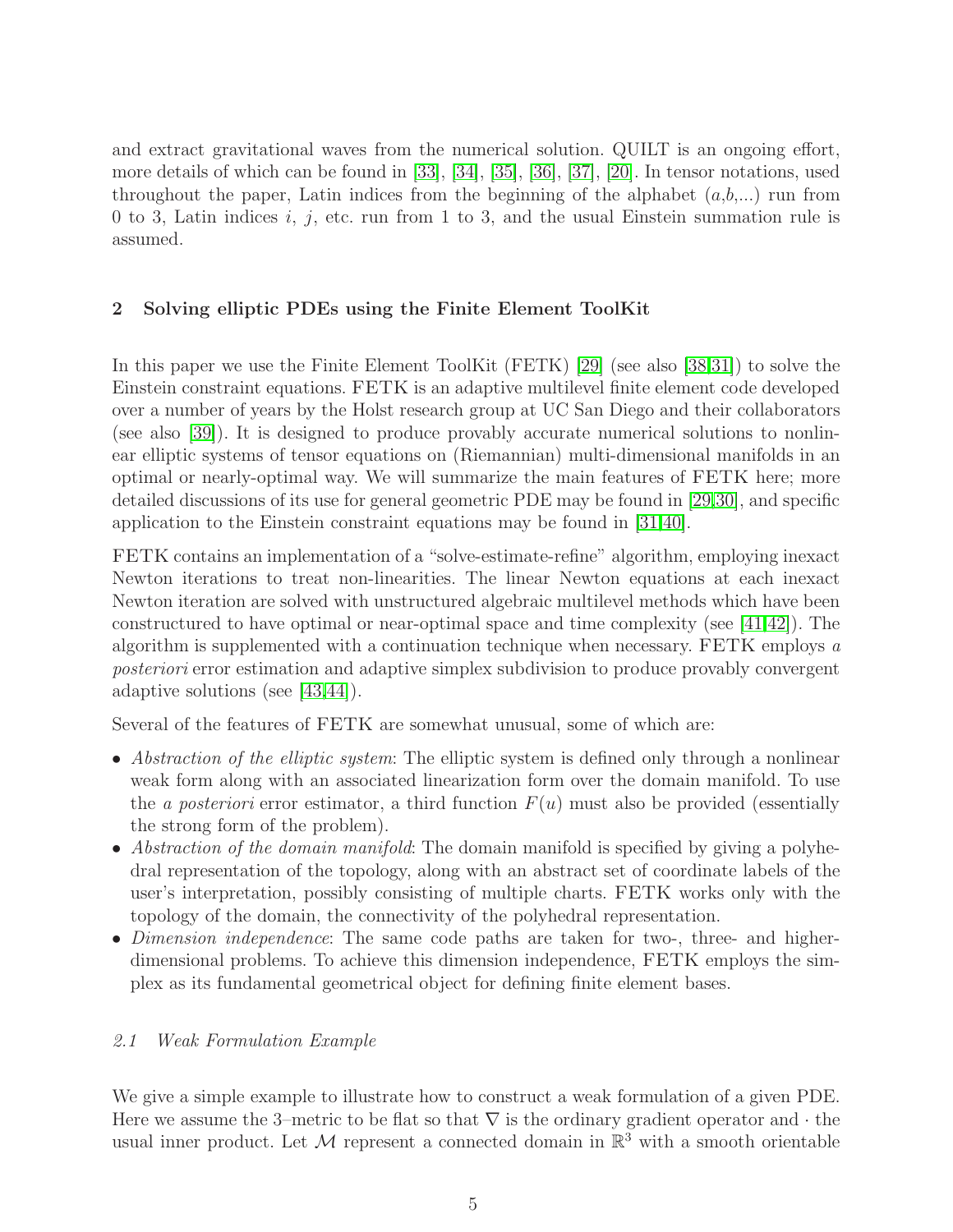boundary  $\partial \mathcal{M}$ , formed from two disjoint 2-dimensional surfaces  $\partial_0 \mathcal{M}$  and  $\partial_1 \mathcal{M}$ . Consider now the following semilinear equation on  $\mathcal{M}$ :

$$
-\nabla \cdot (a(x)\nabla u(x)) + b(x, u(x)) = 0 \text{ in } \mathcal{M}, \qquad (2.1)
$$

$$
n(x) \cdot (a(x)\nabla u(x)) + c(x, u(x)) = 0 \quad \text{on } \partial_1 \mathcal{M}, \tag{2.2}
$$

$$
u(x) = f(x) \quad \text{on } \partial_0 \mathcal{M}, \tag{2.3}
$$

where  $n(x): \partial \mathcal{M} \mapsto \mathbb{R}^3$  is the unit normal to  $\partial \mathcal{M}$ , and where

$$
a: \mathcal{M} \mapsto \mathbb{R}^{3 \times 3}, \quad b: \mathcal{M} \times \mathbb{R} \mapsto \mathbb{R}, \tag{2.4}
$$

$$
c: \partial_1 \mathcal{M} \times \mathbb{R} \mapsto \mathbb{R}, \quad f: \partial_0 \mathcal{M} \mapsto \mathbb{R}.
$$

If the boundary function f is regular enough so that  $f \in H^{1/2}(\partial_0 \mathcal{M})$ , then from the Trace Theorem [\[45\]](#page-30-12), there exists  $\bar{u} \in H^1(\mathcal{M})$  such that  $f = \bar{u}|_{\partial_0 \mathcal{M}}$  in the sense of the Trace operator (where  $H^1(\mathcal{M})$  is the Hilbert space of all real  $L_2$ -integrable functions on M with L<sub>2</sub>-integrable weak derivative [\[46\]](#page-30-13).) Employing such a function  $\bar{u} \in H^1(\mathcal{M})$ , the weak formulation has the form:

<span id="page-5-0"></span>Find 
$$
u \in \bar{u} + H^1_{0,D}(\mathcal{M})
$$
 s.t.  $\langle F(u), v \rangle = 0$ ,  $\forall v \in H^1_{0,D}(\mathcal{M})$ , 
$$
(2.6)
$$

where the nonlinear form is defined as:

$$
\langle F(u), v \rangle = \int_{\mathcal{M}} \left( a \nabla u \cdot \nabla v + b(x, u)v \right) dx + \int_{\partial_1 \mathcal{M}} c(x, u)v ds. \tag{2.7}
$$

The "weak" formulation of the problem given by equation [\(2.6\)](#page-5-0) imposes only one order of differentiability on the solution  $u$ , and only in the weak or distributional sense. Under suitable growth conditions on the nonlinearities  $b$  and  $c$ , it can be shown that this weak formulation makes sense, in that the form  $\langle F(\cdot), \cdot \rangle$  is finite for all arguments, and further that there exists a (potentially unique) solution to [\(2.6\)](#page-5-0). In the specific case of the individual and coupled Einstein constraint equations, such weak formulations are derived and analyzed in [\[26,](#page-29-9)[27\]](#page-29-10).

To analyze linearization stability, or to apply a numerical algorithm such as Newton's method, we will need the bilinear linearization form  $\langle DF(u)w, v \rangle$ , produced as the formal Gateaux derivative of the nonlinear form  $\langle F(u), v \rangle$ :

$$
\langle DF(u)w, v \rangle = \frac{d}{d\epsilon} \langle F(u + \epsilon w), v \rangle \Big|_{\epsilon=0}
$$

$$
= \int_{\mathcal{M}} \left( a \nabla w \cdot \nabla v + \frac{\partial b(x, u)}{\partial u} w v \right) dx + \int_{\partial_1 \mathcal{M}} \frac{\partial c(x, u)}{\partial u} w v ds. \tag{2.8}
$$

Now that the nonlinear weak form  $\langle F(u), v \rangle$  and the associated bilinear linearization form  $\langle DF(u)w, v \rangle$  are defined as integrals, they can be evaluated using numerical quadrature to assemble a Galerkin-type discretization involving expansion of u in a finite-dimensional basis.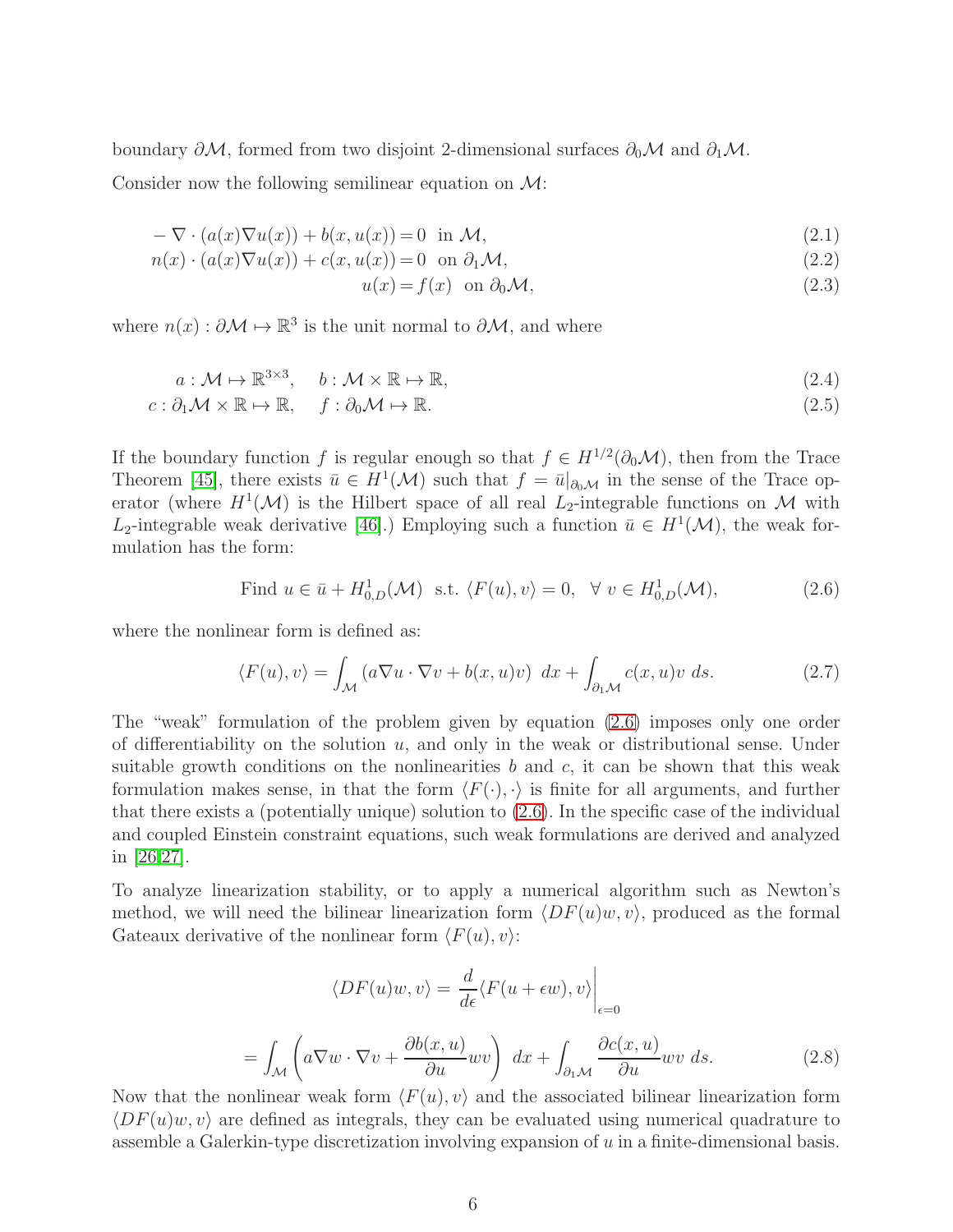As was the case for the nonlinear residual  $\langle F(\cdot), \cdot \rangle$ , the matrix representing the bilinear form in the Newton iteration is easily assembled, regardless of the complexity of the bilinear form  $\langle DF(\cdot)\cdot, \cdot \rangle$ . In particular, the algebraic system for  $w = \sum_{j=1}^{n} \beta_j \phi_j$  has the form:

$$
AU = F, \qquad U_i = \beta_i,\tag{2.9}
$$

where

$$
A_{ij} = \langle DF(\bar{u}_h + \sum_{k=1}^n \alpha_k \phi_k) \phi_j, \psi_i \rangle, \tag{2.10}
$$

$$
F_i = \langle F(\bar{u}_h + \sum_{j=1}^n \alpha_j \phi_j), \psi_i \rangle.
$$
\n(2.11)

and  $\{\phi_i\}_{i=1}^N$ ,  $\{\varphi_j\}_{j=1}^N$  are the bases of the test and trial N-dimensional finite element spaces. As long as the integral forms  $\langle F(\cdot), \cdot \rangle$  and  $\langle DF(\cdot), \cdot \rangle$  can be evaluated at individual points in the domain, then quadrature can be used to build the Newton equations, regardless of the complexity of the forms. This is one of the most powerful features of the finite element method, and is exploited by FETK to make possible the representation and discretization of very general geometric PDEs on manifolds. It should be noted that there is a subtle difference between the approach outlined here (typical for a nonlinear finite element approximation) and that usually taken when applying a Newton-iteration to a nonlinear finite difference approximation. In particular, in the finite difference setting the discrete equations are linearized explicitly by computing the Jacobian of the system of nonlinear algebraic equations. In the finite element setting, the commutativity of linearization and discretization is exploited; the Newton iteration is actually performed in function space, with discretization occurring "at the last moment."

## <span id="page-6-0"></span>3 Generating semi-structured multi-block triangulations with superconvergent properties

In order to avoid the extra step of interpolating the finite element numerical solution to a multi-block grid, we use finite element meshes with vertices located at the multi-block grid points. We construct such meshes by dividing a convex hull of the set of grid points into simplices with vertices only at those points. This procedure of building a simplicial mesh based on a set of points is usually referred to as triangulation. Delaunay's triangulation (see, for instance, [\[47\]](#page-30-14)) is an example of such a procedure, generating meshes with simplices of the highest possible quality in flat space. Although Delaunay's triangulation minimizes a condition number in a resulting linear system, it is mostly used for sets of points of general position since it generates completely unstructured meshes; for more regular grids its algorithm is unnecessarily complex. Here we use a simpler and more straightforward algorithm to generate semi-structured meshes with the additional advantage of having superconvergent properties.

The term superconvergence applies in various contexts, when the local or global convergence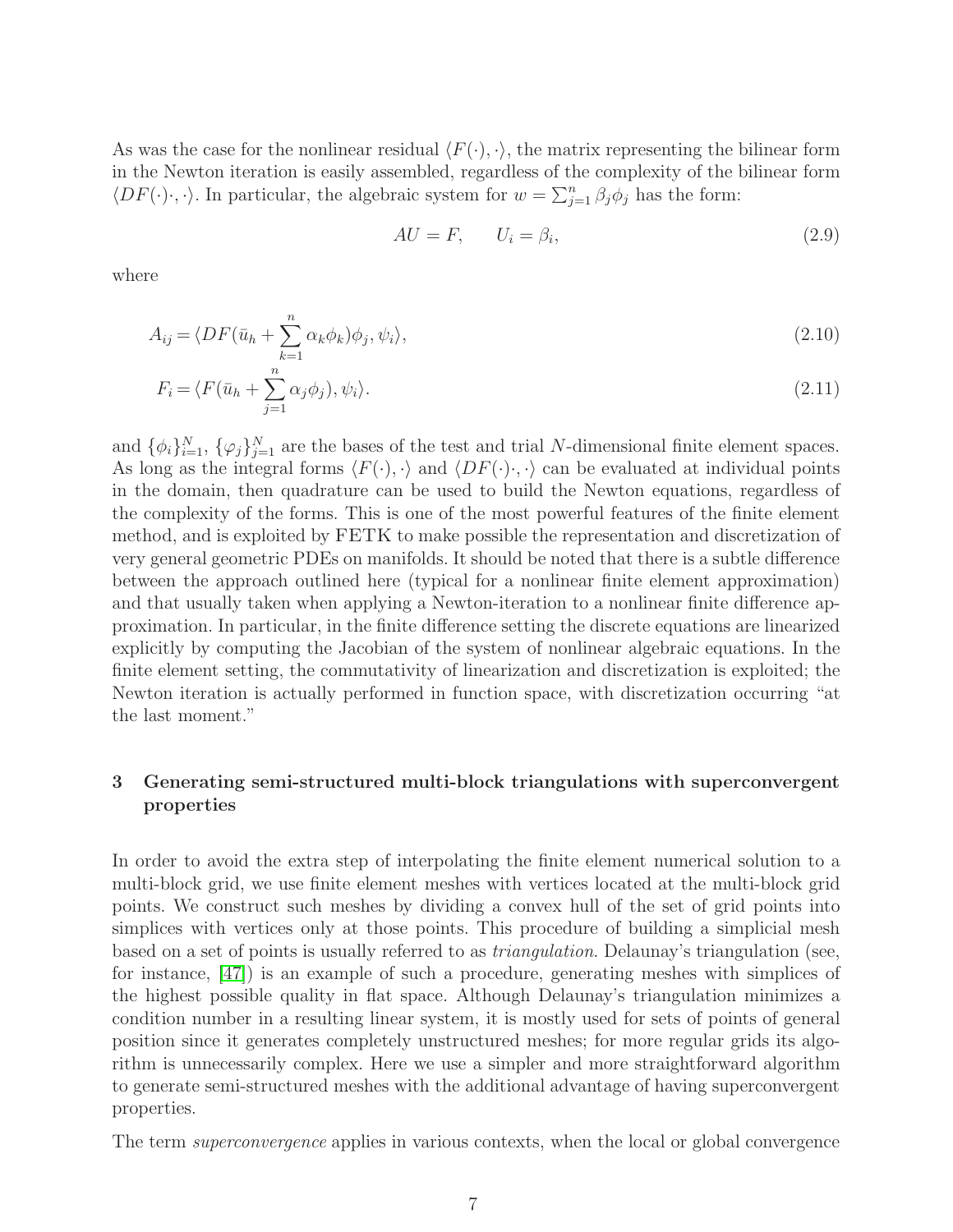order of a numerical solution is higher than one would expect [\[48,](#page-30-15)[49,](#page-30-16)[32,](#page-29-15)[50\]](#page-30-17). The type of superconvergence we are interested in is superconvergence by local symmetry [\[32\]](#page-29-15), which occurs in function values for discretizations of second order elliptic boundary value problems, and amounts to an additional  $0 < \sigma \leq 1$  in the convergence order. It occurs at any given point in which the finite element basis is locally symmetric, or approximately symmetric, with respect to local spatial inversion at that point (see figure [2\)](#page-7-0). The triangulation method that we use produces simplicial meshes with this type of symmetry at all vertices inside each block, and at some vertices at the interblock boundaries. Therefore, in our meshes we expect superconvergence everywhere but at the non-symmetric interblock boundary points. For second order elliptic equations and piecewise polynomial finite elements of even degree superconvergence occurs in the solution itself, while for odd degree it occurs in the first derivatives of the solution [\[51](#page-31-0)[,52\]](#page-31-1).



<span id="page-7-0"></span>Fig. 2. Example of two-dimensional simplectic mesh, locally symmetric with respect to the point  $|51|$ .

With this in view, the quadratic Lagrange finite elements at the nodal points of the meshes that we use are expected to give solutions with convergence order  $3+\sigma$  (for some  $0<\sigma\leq 1$ ). This is an important advantage of multi-block triangulations: the resulting grid solutions have a convergence rate which is even higher than the global convergence rate of the original finite element solution, almost everywhere.

We start by dividing a cell, then combine cells into a block, and finally combine blocks together in a conforming way. Next we explain how these procedures are performed. The main complexity in building multi-block triangulations comes from the last step, since triangulations of each block are not necessarily conforming at their interfaces. We will show, however, that our method guarantees conforming simplicial triangulations.

Cell triangulation. For a cubical cell, there exist two possible triangulations (see figure [3\)](#page-8-0): the cell can be divided into either five or six tetrahedra. The former is known as *middle cut triangulation* [\[53\]](#page-31-2), and the latter as Kuhn's triangulation [\[54\]](#page-31-3). While Kuhn's triangulation produces simplices of equal shape and can be more easily extended to an arbitrary number of dimensions [\[55\]](#page-31-4), the middle cut triangulation produces higher quality tetrahedra, in the sense that their angles are less acute than in a Kuhn triangulation, which produces to a finite element matrix system with better condition number. Usually, the quality of tetrahedra is described by the ratio  $R/3r$  of radii of circumscribed  $(R)$  to inscribed  $(r)$  spheres. For a middle cut triangulation the central tetrahedron has, obviously, minimum possible aspect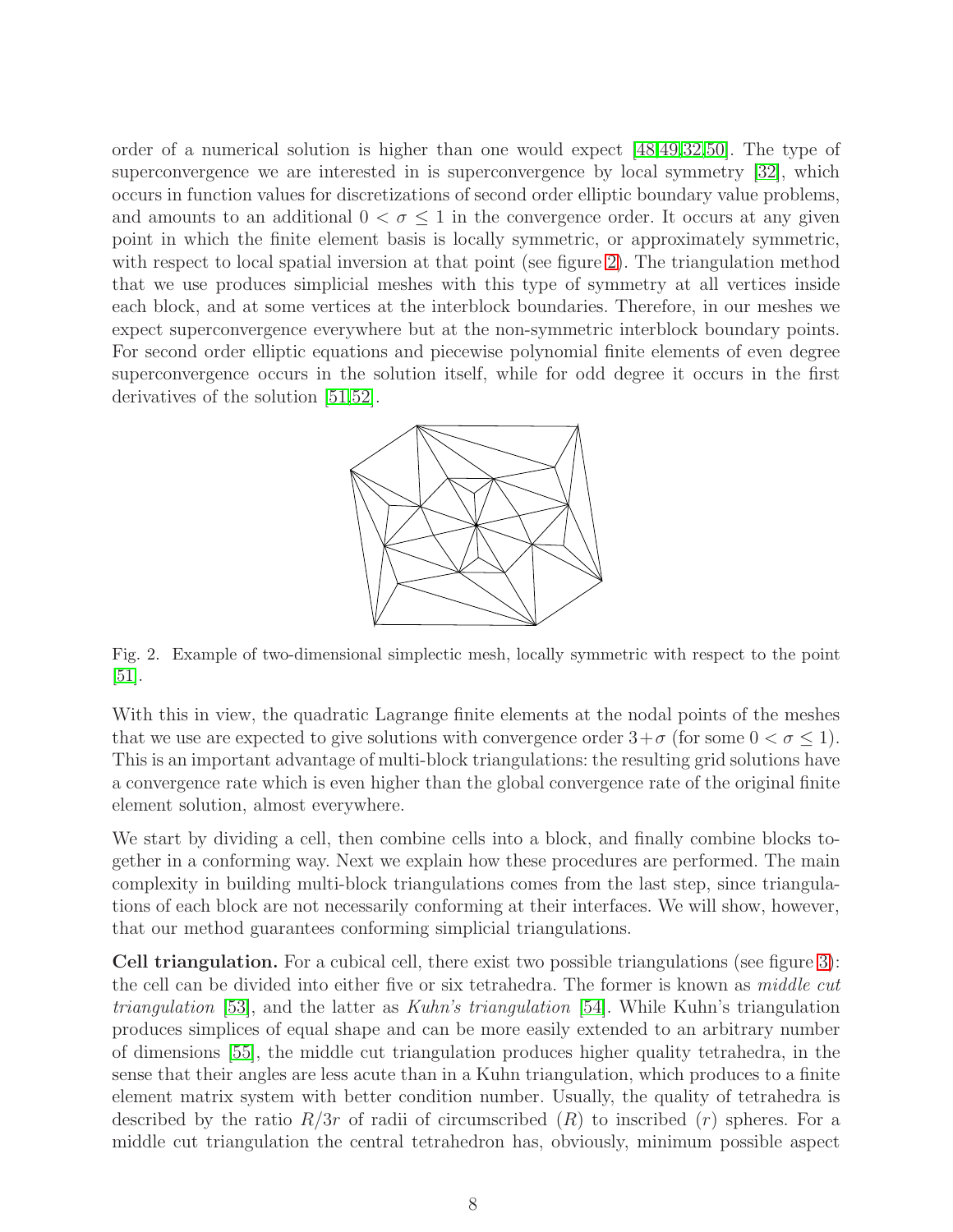ratio  $R/3r = 1$ , while for corner tetrahedra we have  $R/3r = \frac{1+\sqrt{3}}{2} \approx 1.37$ . At the same time, in Kuhn's triangulation all tetrahedra have aspect ratio  $1 + 1/\sqrt{3} \approx 1.58$ .



<span id="page-8-0"></span>Fig. 3. Middle cut triangulation and Kuhn's triangulation: dividing a cube into five or six tetrahedra, respectively.

Block triangulation. A block can be triangulated in many possible ways. We will consider the two most straightforward and symmetric ones, referring to them as uniform and clustered block triangulations. Both types of triangulation are locally symmetric with respect to local space inversion at any inner vertex of the mesh. In *uniform* block triangulation, exactly the same cell triangulation, with the same orientation, is applied to all cells in a block (see figure [4\)](#page-8-1). This produces a conforming mesh for Kuhn's triangulation, but fails to produce a conforming one for the middle cut one, since the triangulation patterns between neighboring cell interfaces are not compatible.



<span id="page-8-1"></span>Fig. 4. Uniform (left) and clustered (right) block triangulations. With Kuhn's triangulation of each cell, both types of block triangulation can be done in conforming way for neighboring cells. Cells, triangulated by middle cut, can only be arranged into clustered configuration.



<span id="page-8-2"></span>Fig. 5. Union jack triangulation of  $2 \times 2 \times 2$ -cell cluster. The triangulation pattern on each side of the cluster is the same. Inside, each cluster can have either middle cut (left) or Kuhn (right) triangulations.

To handle this compatibility problem, it is convenient to group neighboring cells into  $2 \times 2 \times 2$ clusters and triangulate each cluster as shown in figure [5,](#page-8-2) with "union jack" patterns on each side. This guarantees conformity between neighboring clusters. We will label this type of triangulation as clustered block triangulation. It can be used with both types of cell triangulation.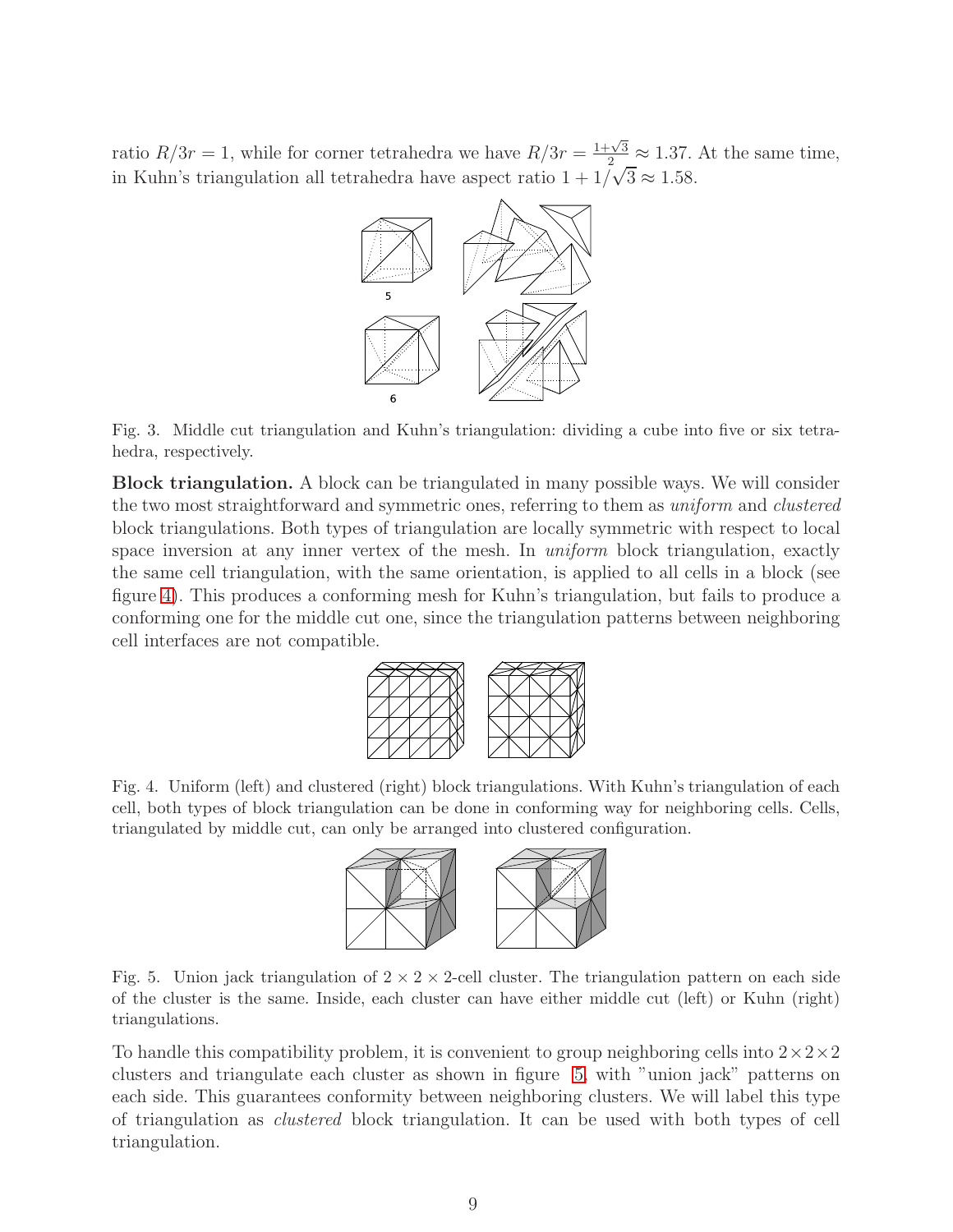Multi-Block triangulation. In a multi-block system, both uniform and clustered triangulations of each block can be arranged into a conforming simplicial mesh. Obviously, clustered triangulations of each block with even number of cells on the interfaces between the blocks assemble themselves in a conforming manner. A uniform triangulations arrangement can be constructed from clustered triangulation of the same system by first removing and then replicating layers of cells with Kuhn's triangulation. Two different types of semi-structured multi-block triangulations, used in this paper, are shown in figure [6.](#page-9-1)



<span id="page-9-1"></span>Fig. 6. Seven-block system for the sphere (left), and its triangulations, generated using clustered (center) and uniform (right) block triangulations.

# <span id="page-9-0"></span>4 Quality of our finite element solutions on semi-structured multi-block triangulations

In this section we perform a numerical study of the quality of our finite element solutions obtained using semi-structured multi-block triangulations. We investigate not only the solution itself, but also answer the question of whether this solution is appropriate for finite-difference evolution codes with high-order numerical derivative operators. After introducing the domain structure and weak formulation of the second-order elliptic equation, we evaluate the solution convergence order, and show superconvergence for quadratic finite elements. Then we evaluate the finite element solution at the multi-block gridpoints, apply various high-order finite difference operators and check the convergence orders of its first and second numerical derivatives. The observed convergence orders are consistent with the expected values.

## <span id="page-9-2"></span>4.1 Domain structures

Both FETK and QUILT were developed to handle equations on general manifolds, with an arbitrary number of charts. However, for the domain structures considered in this paper we can embed the computational domain into a reference Euclidean 3-dimensional space with a single fixed Cartesian system of coordinates to label all vertices and nodes of the mesh, and we do so. The domain of interest here will then be a spherical domain of radius  $R$ , equipped with a seven-blocks or thirteen-blocks system (see figure [7\)](#page-10-0), with local patch coordinate transformations defined as in [\[35\]](#page-30-2), [\[34\]](#page-30-1). The seven-block geometry (see figure [7\)](#page-10-0) is fully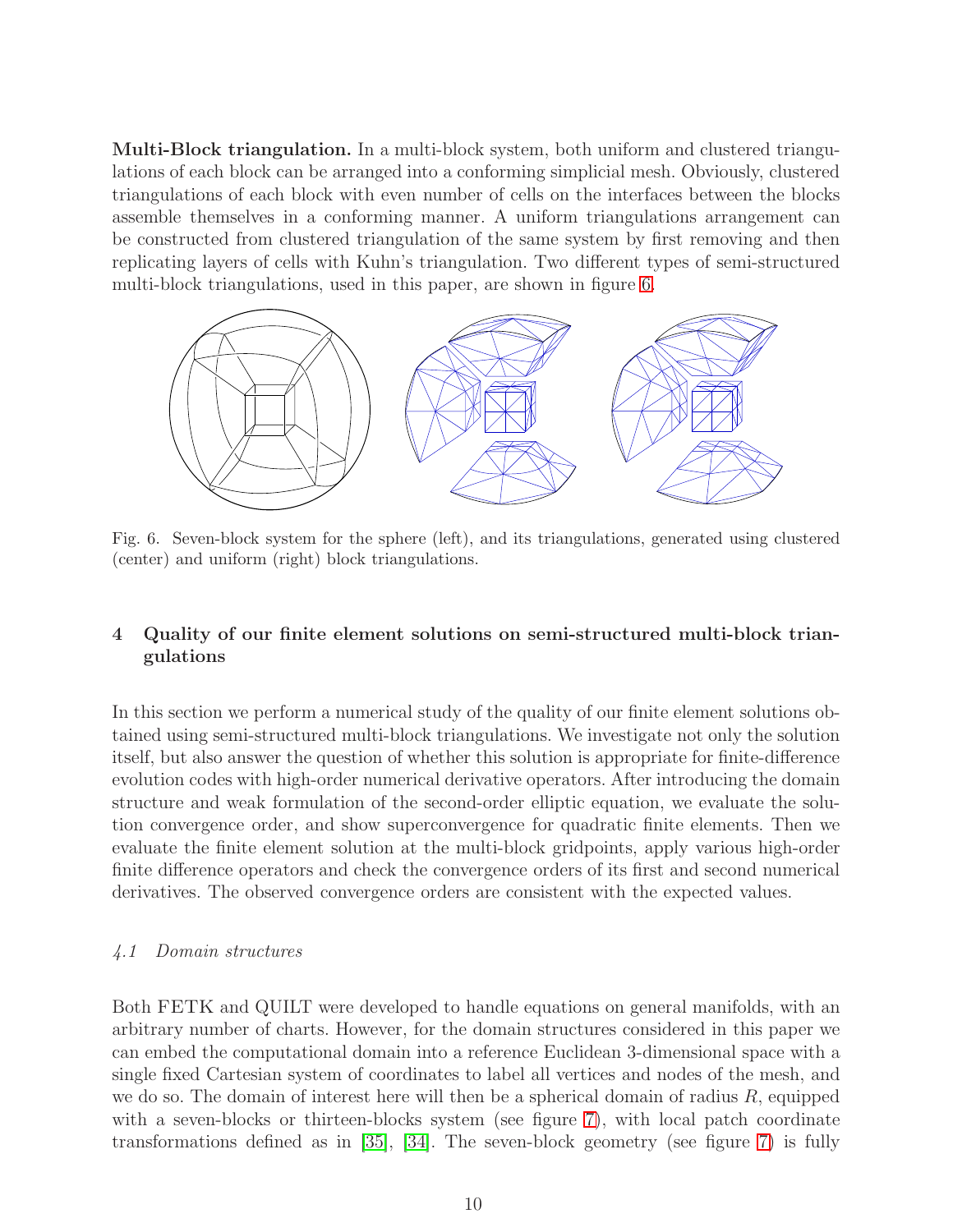

<span id="page-10-0"></span>Fig. 7. An equatorial cut of (a) seven-block and (b) thirteen-block systems. (c) Grid dimensions for the seven-block system.

specified by fixing the outer sphere radius  $R_{out}$  and the side of the inner cubical patch  $a_c$ . In the innermost, cubical patch, there are  $N_x \times N_y \times N_z$  points, where  $N_x = N_y = N_z := N$ . Since the grids are conforming, in the six blocks surrounding the inner one there are  $N \times N \times N_r$ points. The thirteen-block geometry, in turn, can be seen as a seven-block one of radius  $R_{med}$  and  $N \times N \times N_{r,in}$  points, surrounded by six additional blocks with  $N \times N \times N_{r,out}$ points each, with a total radius  $R_{out}$ . The advantage of the thirteen-block setup is that the transversal grid layers in the outermost system are perfectly spherical surfaces. These are very convenient in certain applications which require integration over such surfaces, as in the the study of the multipole structure of radiation in the wave zone (see, for example, [\[37\]](#page-30-4)), since no interpolation is needed for those integrations (resulting in both higher accuracy and speed). Throughout this paper, when we change the resolution we keep the ratios  $N : N_r$ and  $N: N_{r,in}: N_{r,out}$  in the seven- and thirteen-block systems, respectively, fixed. Multiple domains with different values of N produce a sequence of domain triangulations  $\{\mathcal{T}_h\}$  with maximal simplex diameters h inversely proportional to  $N$ . Therefore, it is convenient to use N as a scaling factor in convergence tests, and we do so.

#### <span id="page-10-2"></span>4.2 Second-order elliptic equation and its weak form

Let  $S_R$  represent our spherical domain with radius R, centered at the origin, and let  $\partial S_R$  be its outer boundary. The equations of interest in this paper are of the form:

<span id="page-10-1"></span>
$$
-\nabla^2 \psi(\bar{x}) + V(\bar{x})\psi(\bar{x}) = 0 \quad \text{in } S_R,\tag{4.1}
$$

$$
\psi(\bar{x}) = \psi_D \quad \text{on} \quad \partial S_R \tag{4.2}
$$

where  $\psi_D$  is a Dirichlet boundary condition, and  $\nabla^2$  is the Laplace operator. We only consider the case when both the potential V and the boundary conditions  $\psi_D$  are axisymmetric. Following the weak formulation example above (section [2.1\)](#page-4-1), we obtain the nonlinear weak form and the bilinear linearization form: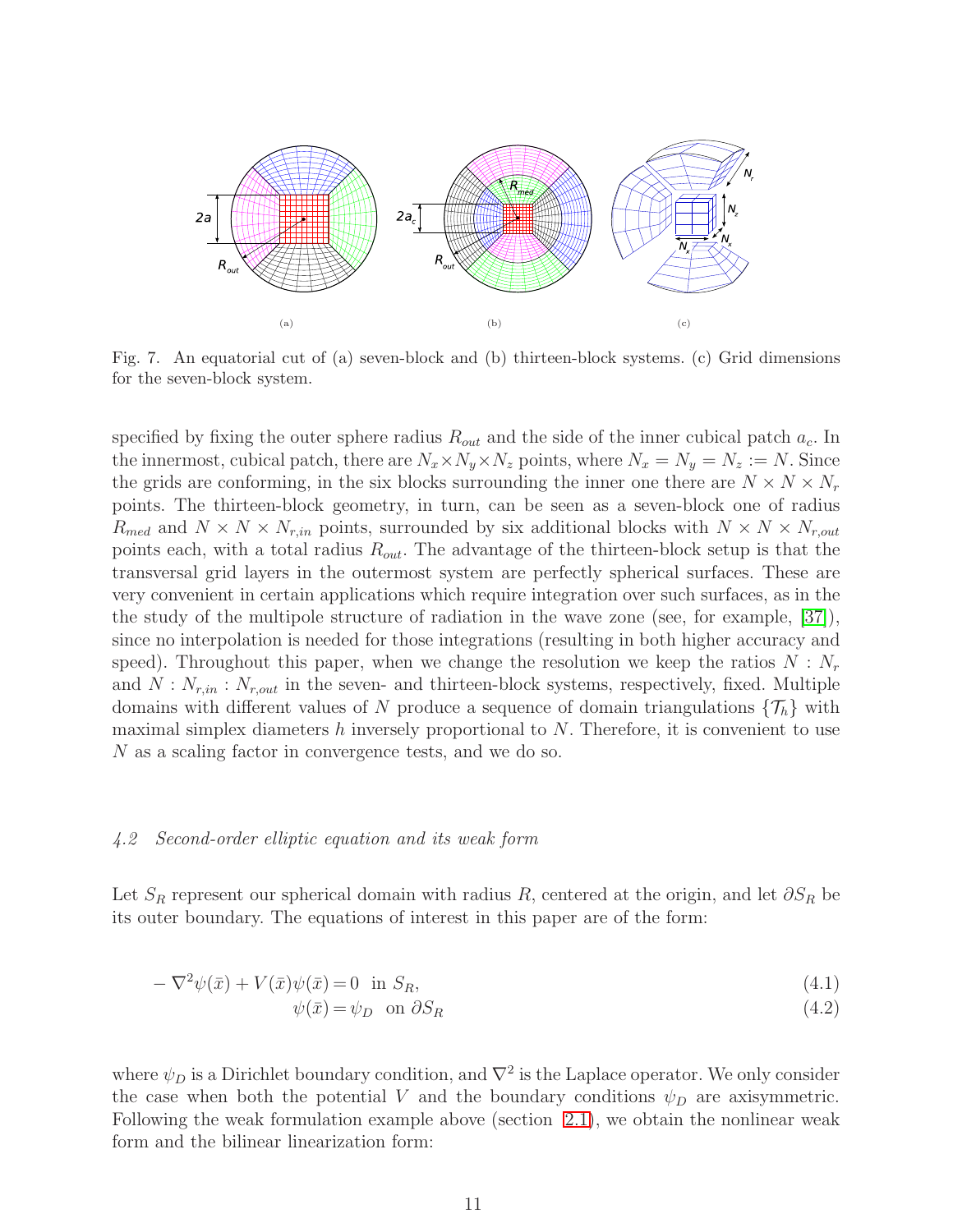$$
\langle F(\psi), \phi \rangle = \int_{S_R} (\nabla \psi \cdot \nabla \phi + \psi V \phi) dx
$$
\n(4.3)

$$
\langle DF(\psi)\chi, \phi \rangle = \int_{S_R} (\nabla \chi \cdot \nabla \phi + \chi V \phi) dx \tag{4.4}
$$

with  $\psi(\bar{x}) \in \bar{\psi} + H_0^1(S_R)$ , and  $\phi(\bar{x})$ ,  $\chi(\bar{x}) \in H_0^1(S_R)$  as discussed in section [2.](#page-4-0) These two forms and the Dirichlet boundary function are everything we need to specify the problem in FETK.

We also consider the same problem with more complex Robin boundary conditions:

<span id="page-11-1"></span>
$$
\partial_r \psi(\bar{x}) = \frac{1 - \psi(\bar{x})}{r} \quad \text{on} \quad \partial S_R \,, \tag{4.5}
$$

which has the following nonlinear weak and bilinear linearization forms,

<span id="page-11-2"></span>
$$
\langle F(\psi), \phi \rangle = \int_{S_R} (\nabla \psi \cdot \nabla \phi + \psi V \phi) dx + \frac{1}{R} \int_{\partial S_R} (\psi - 1) \phi ds
$$
 (4.6)

$$
\langle DF(\psi)\chi,\phi\rangle = \int_{S_R} \left(\nabla\chi\cdot\nabla\phi + \chi V\phi\right) dx + \frac{1}{R} \int_{\partial S_R} \chi \phi ds \tag{4.7}
$$

where now  $\psi(\bar{x}), \phi(\bar{x}), \chi(\bar{x}) \in H^1(S_R)$ . We will use these Robin boundary conditions when solving for Brill waves below in section [5.](#page-20-0)

#### <span id="page-11-0"></span>4.3 Testing convergence of the solution

As a test problem for our approach to solving elliptic equations on a semi-structured grid using finite elements, we solve equation [\(4.1\)](#page-10-1) with three different potentials:

$$
V_A = -3\omega^2,
$$
  
\n
$$
V_B(r) = \frac{2(r^2 - 3r_0^2)}{(r^2 + r_0^2)^2},
$$
  
\n
$$
V_C(\rho, z) = -\frac{2}{Z} \left( 1 + \frac{4z^2}{R} (S + \frac{\sigma_r r_0^2}{Z}) \right) + \frac{2(2C + 3S)}{R} + 2 \left( \frac{2rS}{R} \right)^2,
$$

where  $R = r^2 - \sigma_r r_0^2 \cosh \frac{r^2}{r_0^2}$  $\frac{r^2}{r_0^2}$ ,  $Z = z^2 + \sigma_z^2$ ,  $C = \sigma_r \cosh \frac{r^2}{r_0^2}$  $\frac{r^2}{r_0^2}$ ,  $S = \sigma_r \sinh \frac{r^2}{r_0^2}$  $\frac{r^2}{r_0^2}-1.$ 

These are such that they produce the following solutions:

- (A) Plane wave:  $\psi_A(x, y, z) = \cos(\omega x) \cos(\omega y) \cos(\omega z)$
- (B) Spherically-symmetric pulse with width  $r_0$ , concentrated at the origin, falling off with
- order  $1/r^2$  as  $r \to \infty$ :  $\psi_B(r) = \frac{1}{1+r^2/r_0^2}$ <br>(C) Toroidal solution, with radius ∼  $r_0$  and width ∼  $\sigma_r$  in the radial direction and  $\sigma_z$  in the vertical one:  $\psi_C(\rho, z) = (\cosh(\frac{r^2}{r^2})$  $\frac{r^2}{r_0^2}$ ) –  $\frac{r^2}{\sigma_r r}$  $\frac{r^2}{\sigma_r r_0^2})^{-1} (1 + z^2/\sigma_z^2)^{-1}$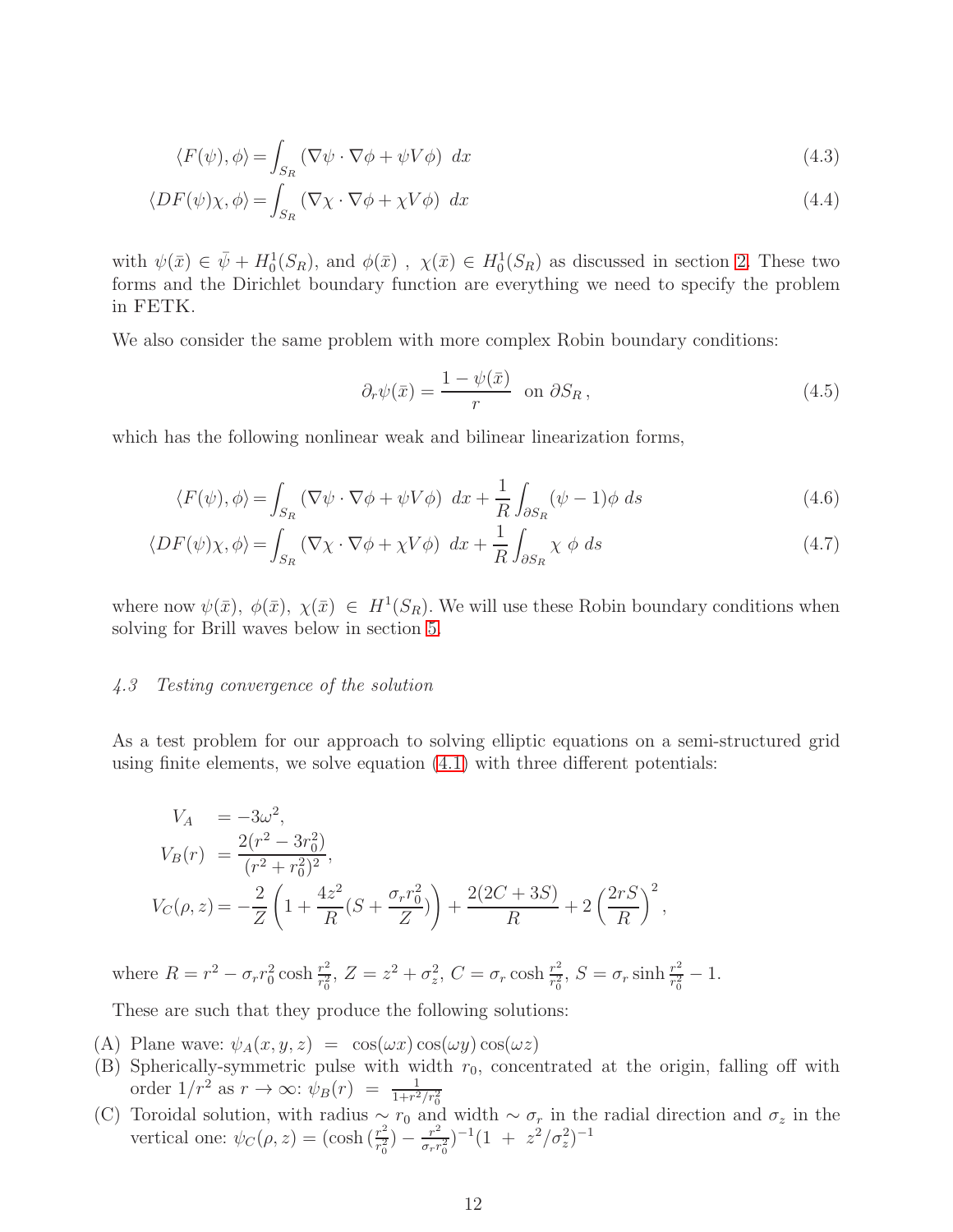

<span id="page-12-0"></span>Fig. 8. Convergence of the solution error, in the  $l_2$  and  $l_{\infty}$  norms, with respect to the number of points  $N$ , for linear and quadratic finite elements. The plots  $(a)$ ,  $(b)$  and  $(c)$  correspond to the potentials  $V_A$ ,  $V_B(r)$  and  $V_C(\rho, z)$ , respectively. From each pair of lines, the upper one represents the  $l_{\infty}$  norm, and the lower one the  $l_2$  norm. Each plot shows the convergence orders n, obtained by linear fit using the four points with highest resolution. The numbers in brackets give the convergence orders in the  $l_{\infty}$  norm.

These three potentials are chosen such that the solution for  $\psi$  is known in closed form, and they all differ in the way they are adapted to the underlying multi-block grid. The first potential,  $V_A$ , represents a simple periodic wave, with the mesh not adapted to the shape of the wave. Second potential is supposed to model a situation where the wave is concentrated near the origin, in the central cubical patch of the "cubed sphere" domain. In this case, the grid resolution is adapted to the solution, but not the coordinate lines. Finally, for the potential  $V_C$  (which has toroidal shape), both the resolution (in the  $\theta$  and r directions), and coordinate lines (in  $\varphi$  direction) are adapted to the solution.

All the test problems were solved on the same 7-patch spherical domain, with dimensions  $R_{out}$  = 10,  $a_c$  = 2.5, and fixed grid size ratios  $N : N_r = 1 : 2$ . The test problems used the following set of parameters: for  $V_A$ :  $\omega = 0.1$ , for  $V_B(r)$ :  $r_0 = 4$ , and for  $V_C(\rho, z)$ :  $r_0 = 8$ ,  $\sigma_r = 1.2, \, \sigma_z = 4.$ 

It is well-known (see, for example, [\[56\]](#page-31-5), [\[57\]](#page-31-6), [\[58\]](#page-31-7)) that in case of the optimal approximation,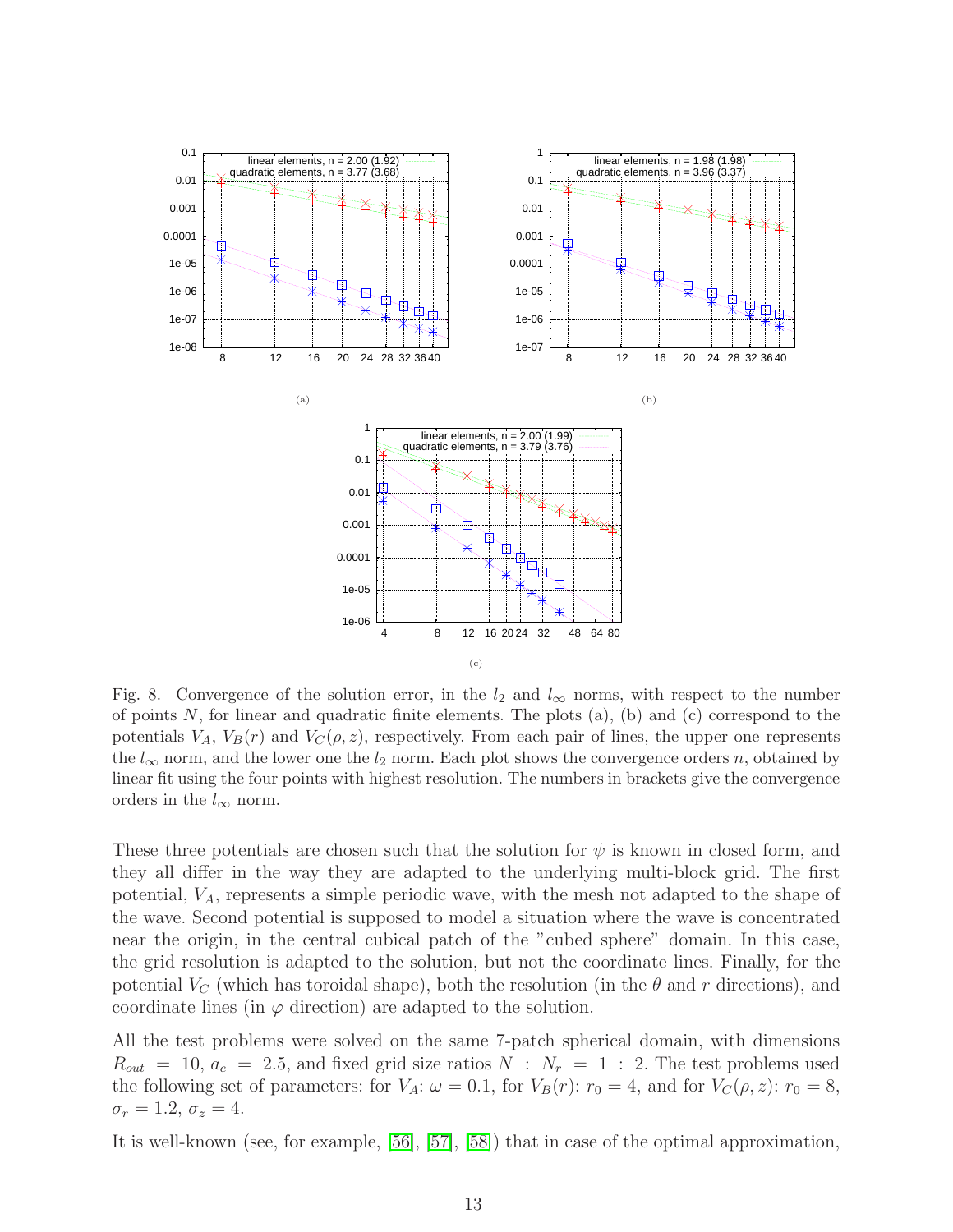the convergence rate of continuum-level error norms,  $||u_h - u_e||_2$  and  $||u_h - u_e||_{\infty}$ , defined in a usual manner,

$$
||u_h - u_e||_2 = \left(\int_{\mathcal{M}} (u_h(x) - u_e(x))^2 dx\right)^{1/2},\tag{4.8}
$$

$$
||u_h - u_e||_{\infty} = \max_{x \in \mathcal{M}} |u_h(x) - u_e(x)|
$$
\n(4.9)

for the standard uniform refinement, is determined by the approximation power of the finite element function spaces (here,  $u_e(x)$  is the exact solution,  $u_h(x)$  is its finite element approximation, and index  $h$  denotes the maximum simplex diameter in the domain triangulation  $\mathcal{T}_h$ ). If piecewise polynomials of fixed order p are used, then the order of convergence of the continuum-level error norms is  $p + 1$ .

In order to measure the error of the grid solutions, we use discrete  $l_2$  and  $l_{\infty}$  norms, sampled at the nodes and normalized by the corresponding norm of  $u_e$ :

$$
\epsilon_{h,2} = \frac{\left(\frac{1}{N} \sum_{k=1}^{N} (u_{h,k} - u_e(x_k))^2\right)^{1/2}}{\left(\frac{1}{N} \sum_{k=1}^{N} u_e(x_k)^2\right)^{1/2}} \qquad \epsilon_{h,\infty} = \frac{\max_k |u_{h,k} - u_e(x_k)|}{\max_k |u_e(x_k)|}
$$

The plots on figure [8](#page-12-0) show the convergence of  $\epsilon_{h,2}$  and  $\epsilon_{h,\infty}$  with N (N is inversely proportional to the maximum mesh diameter  $h$ , see section [4.1\)](#page-9-2). Note that the convergence orders in the  $l_2$  and  $l_{\infty}$  norms agree, which means that the pointwise convergence order is the same everywhere. The observed convergence order for linear elements is 2, which is supposed to be the case, since the order of piecewise polynomials is odd. For quadratics, we expect to have superconvergence, and indeed, the observed convergence rate is  $\approx 4$ .

#### <span id="page-13-0"></span>4.4 Testing convergence of numerical derivatives of the solution

To set up initial data for our General Relativity evolution codes, we need not only the solution itself but also its first spatial derivatives, because we use a first-order formulation of the Einstein evolution equations. In total, our finite element solution has to be differentiated twice: once, when setting initial data, and one more time when computing the evolution equations. In this subsection we numerically study how our obtained finite element solutions behave under two numerical finite-difference differentiations in terms of convergence.

If we were using completely unstructured meshes and interpolated the finite element solution to the multi-block grids used in our evolutions, the resulting grid solution would have an error of order  $O(h^{p+1})$ . Two numerical differentiations in this case would take away two orders of convergence, leading to an unacceptable low convergence order. However, as discussed above, when using semi-structured grids special conditions which lead to superconvergence can be met, and the convergence rate of numerical derivatives improve.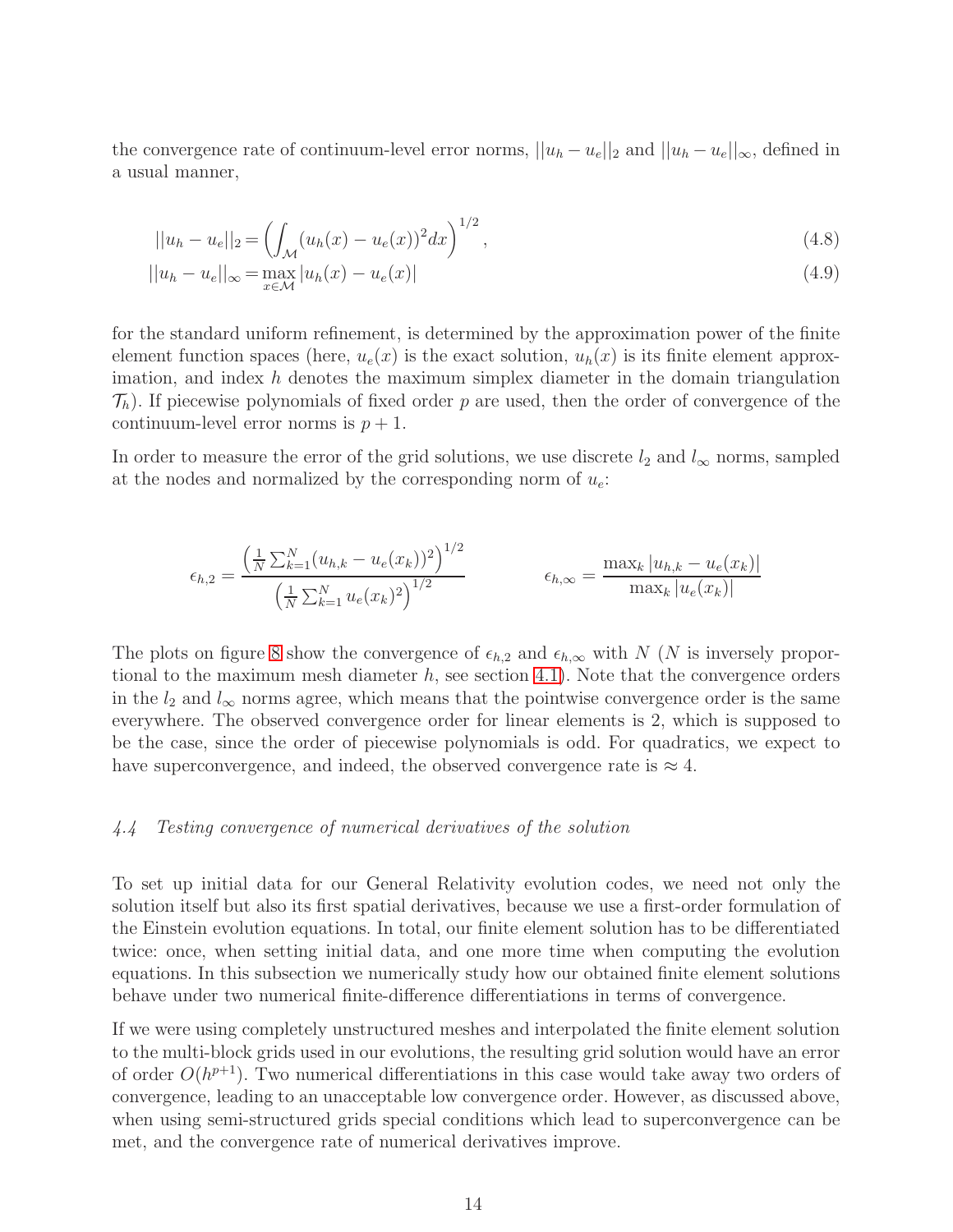

<span id="page-14-0"></span>Fig. 9. (a) Convergence of the solution error in the  $l_2$ -norm, for linear and quadratic finite elements, for the test problem with potential  $V_A$  and  $\omega = 0.1$ . (b,c,d) Convergence in the  $l_2$ -norm of the first (left) and second (right) numerical FD derivatives of: (b) the exact solution, restricted to the FD grid; (c) the numerical solution obtained using linear finite elements; (d) the numerical solution obtained using quadratic finite elements. In all cases several FD operators are used to compute the derivatives, and the resulting convergence factors (denoted by  $n$ ) are shown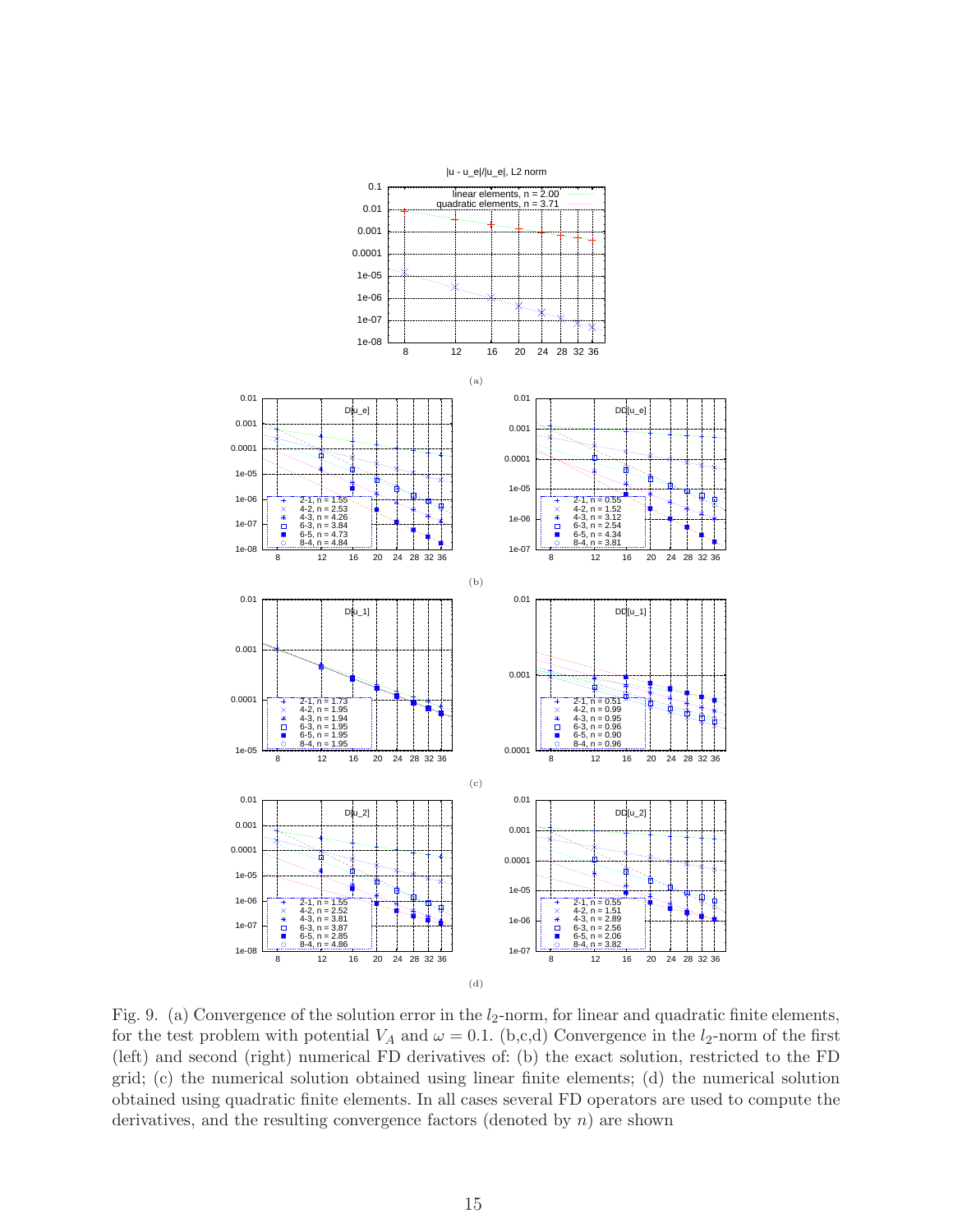The procedure for converting the finite element solution into the grid solution is trivial: the value of the solution  $u(x) = \sum_{i=1}^{N} c_i \phi_i(x)$  at a node *i* is simply the corresponding nodal coefficient  $c_i$ . In order for the nodes to coincide with the curvilinear gridpoint in the blocks, we restrict our finite element solutions only to vertex nodes, and omit other types of nodes, such as mid-edge ones.

In our multi-block evolutions we use new, efficient high-order finite differencing (FD) operators satisfying the summation-by-parts (SBP) property, constructed and described in detail in [\[35\]](#page-30-2). If  $D$  is a one-dimensional differential operator, the SBP property means that for any grid functions u and v on a segment  $[a, b]$  with a constant grid spacing h, the following condition is satisfied

$$
\langle Du, v \rangle + \langle u, Dv \rangle = u(b)v(b) - u(a)v(a),
$$

where  $\langle \cdot, \cdot \rangle$  denotes the scalar product between two grid functions, defined by the SBP matrix  $\Sigma = ||\sigma_{ij}||$  associated with D:

$$
\langle u, v \rangle = \sum_{i,j} \sigma_{ij} u_i v_j
$$

In this paper, we use the following FD operators:  $D_{2-1}$ ,  $D_{4-2}$ ,  $D_{4-3}$ ,  $D_{6-3}$ ,  $D_{6-5}$  and  $D_{8-4}$ . The pair of numbers in the FD operator's subindex reflects the convergence order at interior points and at points at and close to the boundary. In more detail: for a generic FD operator  $D_{a-b}$ , the convergence order in the interior is a and at and close to the boundaries it is  $b \leq a$ . The convergence of the numerical derivative in the  $l_2$  norm is at least of order  $b+1$  [\[59\]](#page-31-8) and in the  $l_{\infty}$  norm – it is at least of order b.

The operators  $D_{2-1}$ ,  $D_{4-2}$ ,  $D_{6-3}$  and  $D_{8-4}$  are diagonal norm (scalar product) based, as they satisfy SBP with respect to certain diagonal scalar product (norm) of grid functions.  $D_{4-3}$ and  $D_{6-5}$  are so-called "full restricted norm" operators. They satisfy SBP with respect to norms which are not necessarily diagonal, but only restricted to be diagonal at the boundary points. The diagonal norm FD operators have several advantages compared to full restricted norm ones in terms of stability properties. However, they exhibit lower order of convergence at and close to boundary points. While the full restricted norm operators are only one order less convergent at the boundary, diagonal norm operators lose half the convergence order compared to the interior points.

After the finite element solution is converted to a grid function and then numerically differentiated with FD, the resulting convergence factor for the numerical derivatives depends not only on the order of the finite element basis polynomials, but also on the order of the FD operator. In general one expects that FD operators of sufficiently high order will preserve the original convergence of the finite element solution. This is a very nontrivial mathematical result in superconvergence theory (see Section 8.2 of [\[32\]](#page-29-15) and references therein). In this section we test it for first and second FD derivatives (where by 'second FD derivative' we mean 'first FD derivative, applied two times', as opposed to a second-order FD derivative). The second FD derivative is expected be one order less convergent.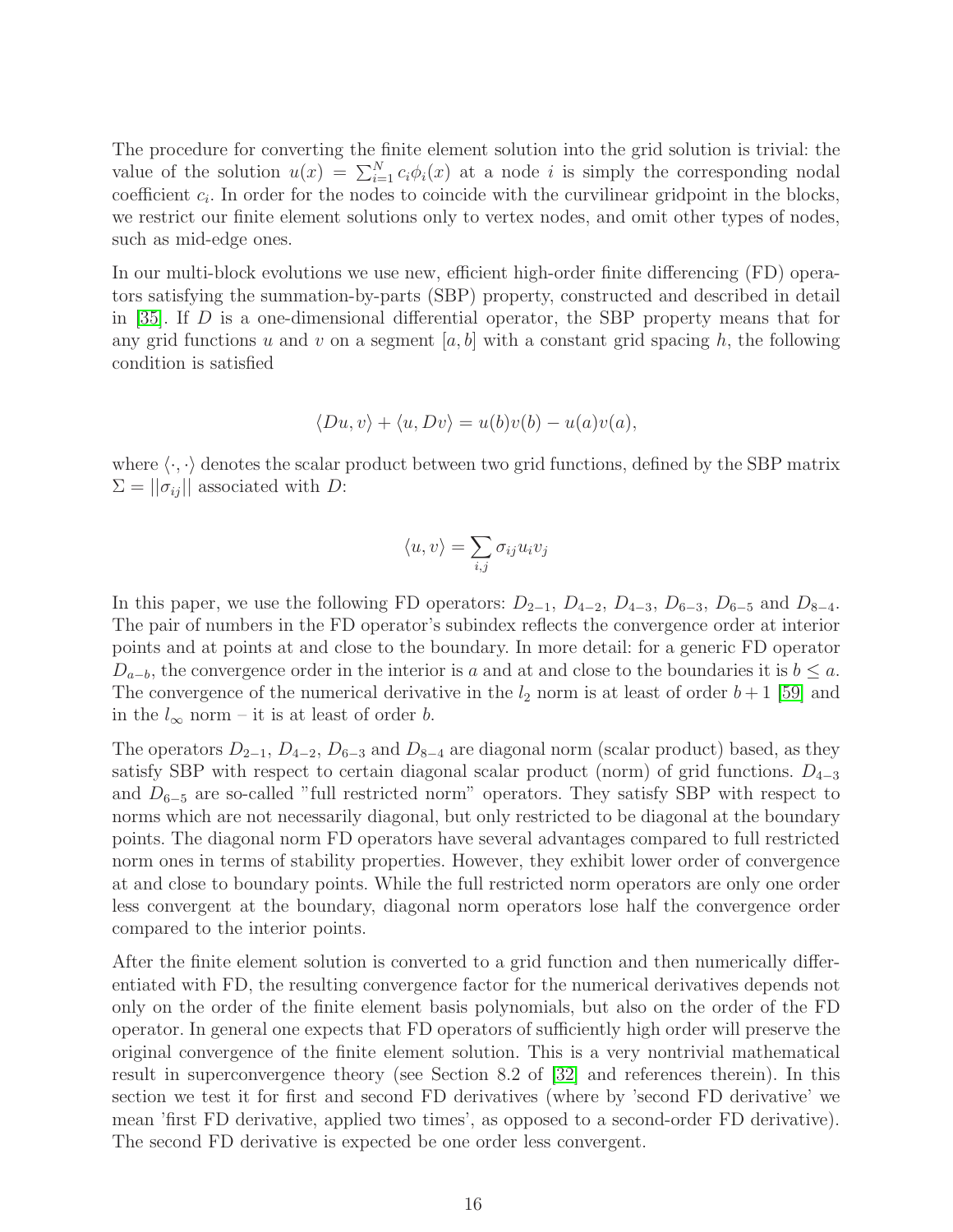|                    |                  |                 | potential        | linear     | quadratics |            |                      |
|--------------------|------------------|-----------------|------------------|------------|------------|------------|----------------------|
|                    |                  | $V_A$           | $2.00\,$<br>3.71 |            |            |            |                      |
|                    |                  | $\mathcal{V}_B$ | 1.98             | $3.96\,$   |            |            |                      |
|                    |                  |                 | $V_C$            | 1.53       | 3.79       |            |                      |
| $\rm FE$           | $\boldsymbol{V}$ | $D_{2-1}$       | $D_{4-2}$        | $D_{4-3}$  | $D_{6-3}$  | $D_{6-5}$  | ${\mathcal D}_{8-4}$ |
|                    | $V_A$            | $1.55\,$        | $2.53\,$         | 4.26       | 3.84       | 4.73       | 4.84                 |
| $\boldsymbol{u_e}$ | $V_B$            | 1.52            | 2.60             | 3.68       | 3.42       | 6.00       | 4.91                 |
|                    | $V_C$            | 1.59            | $2.59\,$         | 3.98       | 3.85       | 6.34       | 5.61                 |
| $\boldsymbol{u}_1$ | $V_A$            | 1.73            | 1.95             | 1.94       | 1.95       | 1.95       | 1.95                 |
|                    | $V_B$            | 1.82            | 1.97             | 1.97       | 1.97       | 1.97       | 1.97                 |
|                    | $V_C$            | 1.47            | 1.47             | 1.47       | 1.47       | 1.47       | 1.47                 |
| $\boldsymbol{u}_2$ | $V_A$            | 1.55            | 2.52             | 3.81       | 3.87       | 2.85       | 4.86                 |
|                    | $V_B$            | 1.52            | 2.61             | 2.68       | 3.39       | 2.45       | 3.35                 |
|                    | ${\mathcal V}_C$ | 1.60            | $3.15\,$         | 3.91       | $3.93\,$   | 3.82       | 4.06                 |
| $\rm FE$           | $\boldsymbol{V}$ | $DD_{2-1}$      | $DD_{4-2}$       | $DD_{4-3}$ | $DD_{6-3}$ | $DD_{6-5}$ | $DD_{8-4}$           |
| $u_{e}$            | $V_A$            | 0.55            | $1.52\,$         | 3.12       | 2.54       | 4.34       | 3.81                 |
|                    | $V_B$            | 0.51            | 1.60             | 2.65       | 2.36       | 4.69       | 3.72                 |
|                    | $V_C$            | 0.50            | 1.54             | 3.52       | 2.82       | $5.29\,$   | 4.34                 |
|                    | $V_A$            | 0.51            | 0.99             | 0.95       | 0.96       | 0.90       | 0.96                 |
| $\boldsymbol{u}_1$ | $V_B$            | 0.49            | 1.26             | 0.93       | 1.01       | 0.87       | 0.97                 |
|                    | $V_C$            | 1.10            | 1.00             | 0.38       | 1.04       | 0.47       | 0.21                 |
|                    | $V_A$            | 0.55            | 1.51             | 2.89       | 2.56       | 2.06       | 3.82                 |
| $\boldsymbol{u}_2$ | $V_B$            | $0.52\,$        | 1.60             | 2.06       | 2.33       | 1.61       | 2.86                 |
|                    | $V_C$            | 0.50            | 1.54             | 2.60       | 2.83       | $3.09\,$   | 3.43                 |

Table 1

<span id="page-16-0"></span>Top table: convergence orders of the solution error in the  $l_2$ -norm, for linear and quadratic finite elements, for the three test potentials. Middle and bottom tables: convergence orders of the first and second numerical derivatives, computed with different SBP operators.

The results of our numerical experiments are illustrated by the figure [9](#page-14-0) and summarized in tables [1](#page-16-0) and [2.](#page-17-0) These tables list convergence orders in the  $l_2$  and  $l_{\infty}$  norms for each SBP operator, applied once and twice to three different grid functions: the exact solution, the numerical solution obtained with linear elements, and the numerical solution obtained with quadratics. Test problem is the equation [4.1](#page-10-1) with three test potentials:  $V_A$  with  $\omega = 0.1$ ,  $V_B$  with  $r_0 = 4$  and  $V_C$  with parameters  $\sigma_r = 10$ ,  $\sigma_z = 5$ ,  $r_0 = 1.5$ . For the potentials  $V_A$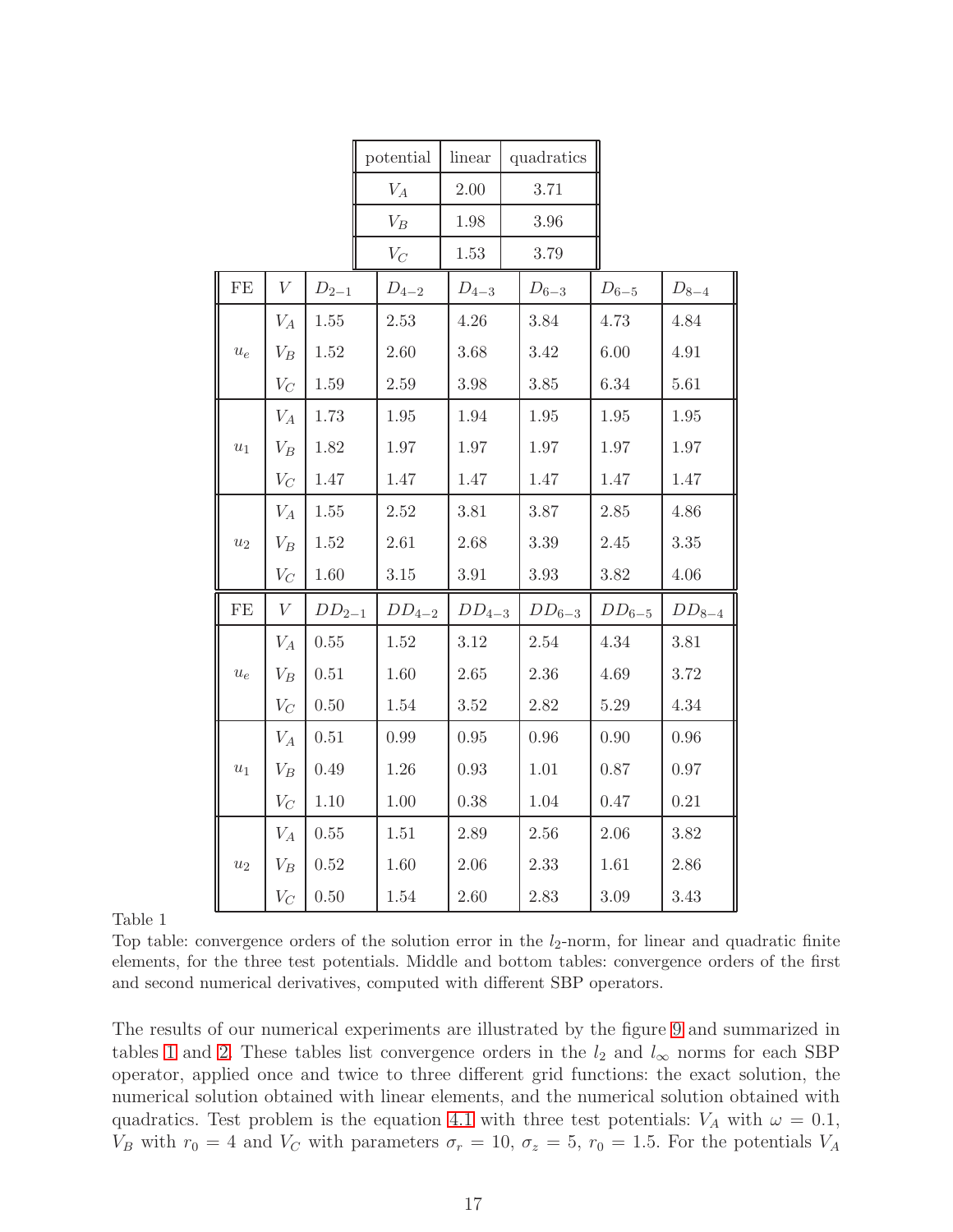|                      |                  |            | potential       | linears    | quadratics |            |            |
|----------------------|------------------|------------|-----------------|------------|------------|------------|------------|
|                      |                  |            | $V_A$           | 1.92       | 3.68       |            |            |
|                      |                  |            | $\mathcal{V}_B$ | 1.98       | 3.37       |            |            |
|                      |                  |            | $V_C$           | 1.52       | 3.76       |            |            |
| $\rm FE$             | V                | $D_{2-1}$  | $D_{4-2}$       | $D_{4-3}$  | $D_{6-3}$  | $D_{6-5}$  | $D_{8-4}$  |
|                      | $V_A$            | 0.99       | $2.02\,$        | 4.70       | $3.33\,$   | 4.32       | 4.69       |
| $u_{\boldsymbol{e}}$ | $V_B$            | 0.90       | 1.99            | 3.15       | 2.92       | $5.37\,$   | 3.98       |
|                      | $V_C$            | 1.04       | 2.14            | 3.63       | 3.47       | 6.26       | 4.99       |
|                      | $V_A$            | 0.95       | 0.99            | 0.98       | 0.98       | 0.98       | 0.98       |
| $\boldsymbol{u}_1$   | $V_B$            | 0.97       | 0.65            | 0.84       | 0.82       | 0.83       | 0.84       |
|                      | $V_C$            | 1.47       | 1.47            | 1.47       | 1.47       | $0.55\,$   | 1.46       |
| $u_2$                | ${\cal V}_A$     | 1.00       | 2.02            | 2.13       | 3.19       | 2.00       | $4.52\,$   |
|                      | $V_B$            | 0.91       | 1.99            | $2.09\,$   | 2.73       | 1.96       | 2.40       |
|                      | $V_C$            | 1.04       | 2.09            | 3.03       | 3.70       | 3.13       | $3.35\,$   |
| $\rm FE$             | $\boldsymbol{V}$ | $DD_{2-1}$ | $DD_{4-2}$      | $DD_{4-3}$ | $DD_{6-3}$ | $DD_{6-5}$ | $DD_{8-4}$ |
| $\boldsymbol{u}_e$   | $V_A$            | 0.09       | 1.02            | 2.27       | 1.80       | 4.31       | $3.77\,$   |
|                      | $V_B$            | $-0.07$    | 0.98            | 2.16       | 1.95       | 4.21       | 2.79       |
|                      | $V_C$            | 0.05       | 1.10            | 2.09       | 2.29       | 4.89       | 3.80       |
| $\boldsymbol{u}_1$   | $V_A$            | 0.11       | $-0.06$         | $-0.05$    | $-0.04$    | $-0.07$    | $-0.04$    |
|                      | $V_B$            | $-0.07$    | $-0.27$         | $-0.17$    | $-0.10$    | $-0.22$    | $-0.08$    |
|                      | $V_C$            | $-0.47$    | $-0.55$         | $-0.60$    | $-0.54$    | $-0.61$    | $-0.92$    |
|                      | $V_A$            | 0.06       | 1.08            | 1.07       | 1.33       | 0.92       | 1.13       |
| $\boldsymbol{u}_2$   | $V_B$            | $-0.07$    | 0.99            | 1.26       | 1.55       | 0.92       | 1.63       |
|                      | $V_C$            | 0.05       | 1.11            | 2.42       | 1.65       | 2.56       | 2.41       |

Table 2

<span id="page-17-0"></span>

| This table displays the same type of information of the previous one, but this time in the $l_{\infty}$ norm. |  |
|---------------------------------------------------------------------------------------------------------------|--|
|---------------------------------------------------------------------------------------------------------------|--|

and  $V_B$  we use a spherical domain with 7 patches,  $R_{out} = 10$ ,  $a_c = 2.5$ , and grid size ratio  $N$ :  $N_r = 1$ : 2. For  $V_C$  we use 13 patches with  $R_{out} = 20$ ,  $R_{med} = 7$ ,  $a_c = 1.5$ , and grid size ratios  $N$  :  $N_{r,in}$  :  $N_{r,out} = 1$  : 1 : 1.

Figure [9](#page-14-0) shows in more details some of this information, displaying log-log plots of the  $l_2$ norms of the errors of the solution and its first and second numerical derivatives, computed with various FD operators, for the problem [4.1](#page-10-1) with the potential  $V_A$ .

Several conclusions can be drawn from these tables and figure. In general, one expects the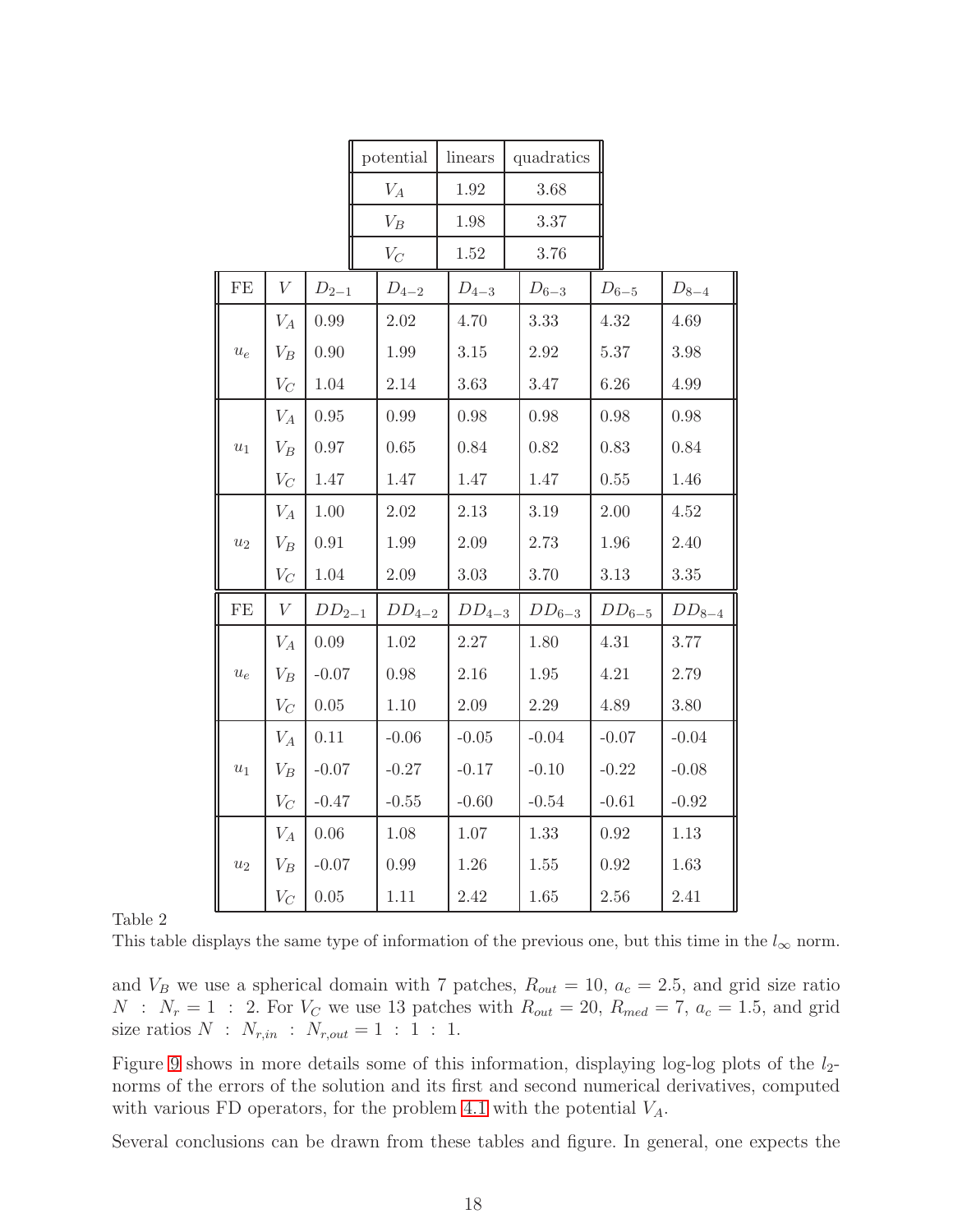convergence order of the first FD derivative to be the smallest between the convergence order of the finite element solution itself and the convergence order of the SBP operator used to compute the derivative. Our results support this expectation: a) the first numerical derivative of the *exact solution* converges with the order of SBP operator used to compute it. b) The convergence order for the first derivative of the numerical solution obtained with linear elements approaches 2 for all SBP operators. c) The convergence order for the first derivative using quadratics improves as the SBP order increases. Eventually, when the operators  $D_{8-4}$ and  $D_{6-5}$  are used, the convergence order is either equal to the convergence of the finite element solution, or to the convergence order of the corresponding SBP operator.

The numerical results also show that second numerical differentiation takes away one order of convergence for all three grid functions. In particular, the second numerical derivative of linear elements solution fails to converge in the  $l_{\infty}$  norm (see table [2\)](#page-17-0). Similarly, the second numerical derivative computed with the  $D_{2-1}$  operator fails to converge as well.

The most important conclusion from these results is that taking successive numerical derivatives of the grid function is only efficient for quadratics, i.e. when superconvergence takes place. In this case, the finite element error can be smaller than finite differencing one, and the convergence rate of the latter is observed. For linear elements (and other elements of odd order), other techniques are required. One of the possible solutions is superconvergent gradient recovery, when the finite element solution is differentiated and then its discontinuous derivative is projected back onto original finite element space (sometimes with additional postprocessing, see, for example, [\[60\]](#page-31-9), [\[61\]](#page-31-10), [\[50\]](#page-30-17), [\[62\]](#page-31-11) ) We do not pursue this direction, because superconvergent gradient recovery for linear element solution will only produce no more than second-order initial data, while for quadratics we already have third-order convergent initial data without extra effort.

## <span id="page-18-0"></span>4.5 Adaptive mesh refinement

One of the main advantages of the finite element method in general and FETK in particular is fully adaptive mesh refinement (AMR). We have explored AMR in our semi-structured grids through the following strategy: we start from a multi-block triangulation, adaptively refine it until the error reaches some predefined level, and read off the final result at the original multi-block triangulation nodes [10.](#page-19-0) In doing so, we have learned that for the type of problems we are solving for in this paper, AMR is not necessarily the most efficient strategy.

First of all, no matter how much the mesh is refined, in the end the finite element solution has to be restricted to the same FD grid. What matters for our purposes is the ability of the FD code to properly approximate the solution on this grid, and not at the refined FE mesh. The original FD multi-block grid is already adapted to be sufficiently fine to resolve all important features of the solution.

Second, in the cases here treated both the final solution is a rather regular smooth function, and the domain has regular boundaries. For such cases, standard uniform refinement gives just as good error reduction as AMR. AMR should be advantageous, though, in cases where,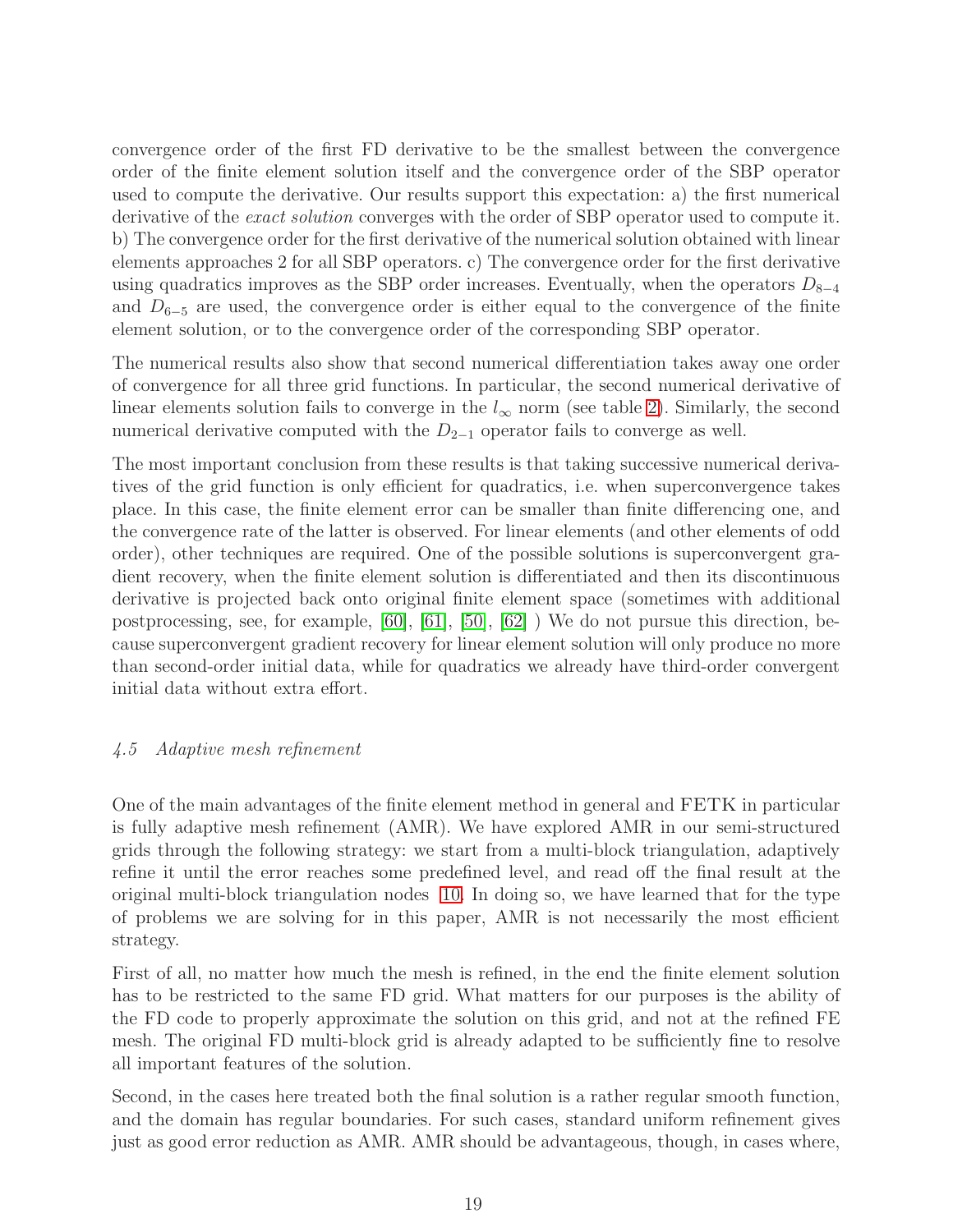

<span id="page-19-0"></span>Fig. 10. Error in the  $l_2$ -norm for the solutions obtained with linear and and quadratic finite elements with adaptive mesh refinement. The test problem used is that one of section [4.3](#page-11-0) with potential  $V_C$ . The straight lines represent the fitted convergence exponents. For linear elements, at each resolution we started with a semi-structured multi-block triangulation and did four AMR iterations. The  $l_2$ norms of errors for these interations are plotted with the same abscissa, corresponding to the initial resolution. For each resolution, the set of iterations done with quadratic finite elements is the result of p-refinement on the linear element meshes.

for example, the solution has non-smooth features or the domain has non-smooth boundaries.

Finally, the set of grid points where we sample the solution (that is, the multi-block ones) is very special. As already explained, the convergence order at these points is generally higher than one might expect. The special status of these grid points implies local symmetry of the finite element function spaces with respect to these points, which in turn implies superconvergence. AMR can easily break this symmetry and degrade both the error and the convergence order to the level of "ordinary" points. If we wanted to keep this symmetry and have superconvergence, we would have to refine at least within the entire patch, but this would be almost as expensive as refining the entire domain uniformly.

Our experiments do not show particular advantage of using AMR compared to the uniform refinement of semi-structured multi-block triangulations. In our experiments we found that, in general, after a few refinement steps the AMR error saturates, while uniform refinement error continues to decrease. We have found that often, while decreasing the global  $l_2$  norm, AMR leads to an increase in the  $l_{\infty}$  norm of the solution, because the local symmetry is broken at several grid points in the refined mesh.

We have also tried a simple form of  $p$ -refinement. Namely, using the same set of refined meshes for linear and quadratic elements (see figure [10\)](#page-19-0). We chose several initial multiblock triangulation meshes with different resolutions and did four AMR iterations with linear elements. Then we used the same meshes to increase the order of finite elements to quadratics ( $p$ -refinement). It turns out that at high resolutions the meshes which give the best error reduction when going from linear to quadratic elements are initial triangulation meshes with no AMR. It happens so because the refined mesh loses the property of local symmetry at some of the grid points, the pointwise superconvergence for quadratic elements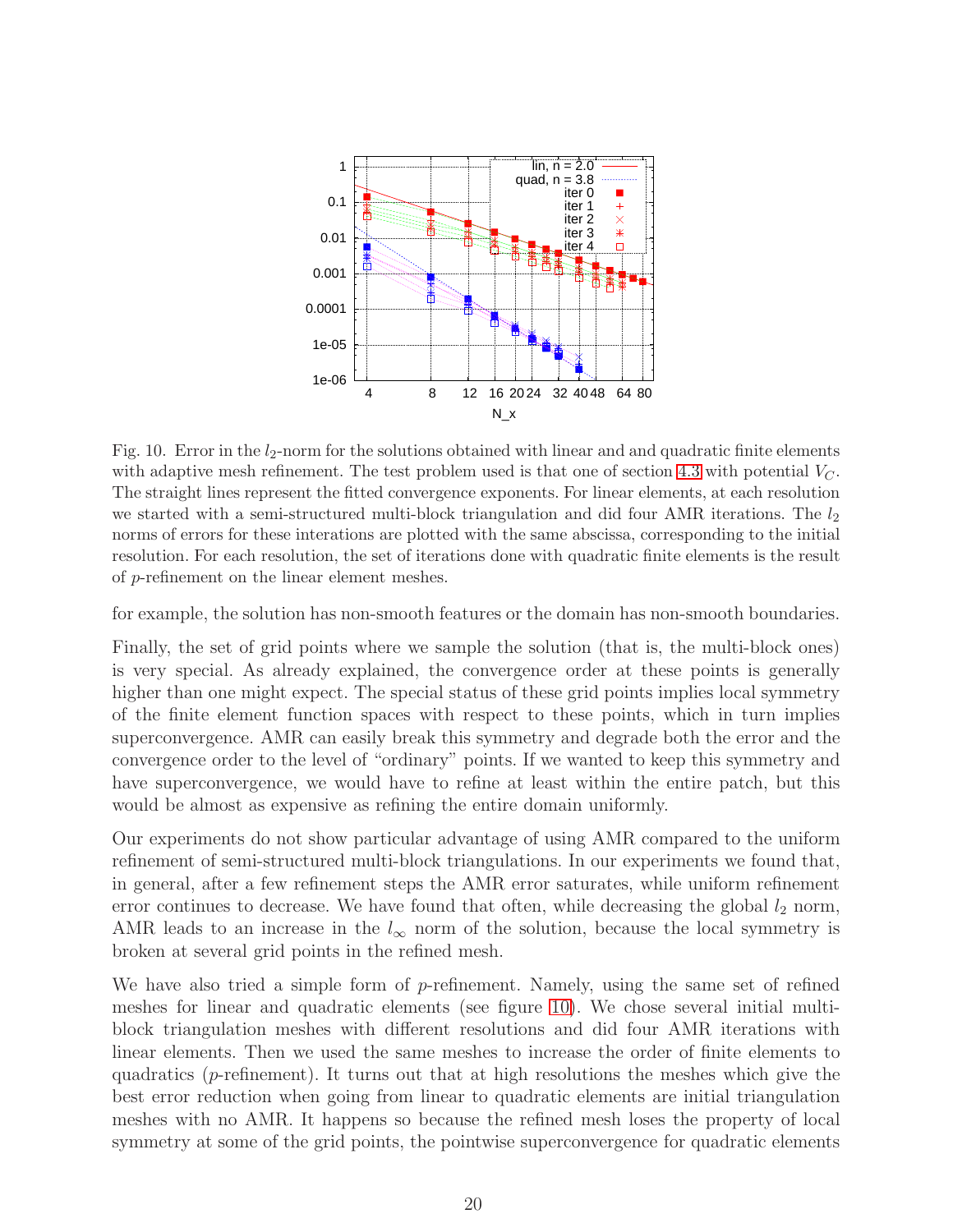<span id="page-20-0"></span>is lost and the global  $L_2$ -norm error is observed instead.

#### 5 Brill waves initial data and evolutions

In General Relativity, initial data on a spatial 3D-slice has to satisfy the Hamiltonian and momentum constraint equations [\[63,](#page-31-12)[64\]](#page-31-13),

$$
{}^{3}R - K^{ij}K_{ij} + K^{2} = 0
$$
\n(5.1)

$$
\nabla_i (K^{ij} - g^{ij} K) = 0 \tag{5.2}
$$

where  $K_{ij}$  and K are the *extrinsic curvature* of the 3D-slice and its trace, respectively, and <sup>3</sup>R the Ricci scalar associated with the spatial metric  $g_{ij}$ .

Brill waves [\[65\]](#page-31-14) constitute a simple yet rich example of initial data in numerical relativity. In such a case the extrinsic curvature of the slice is zero, and the above equations reduce to a single one, stating that the Ricci scalar has to vanish:

<span id="page-20-1"></span>
$$
{}^{3}R = 0. \t\t(5.3)
$$

If the spatial metric is given up to one unknown function, Eq. [\(5.3\)](#page-20-1) in principle allows us to solve for such function and thus complete the construction of the initial data. The Brill equation is a special case of [\(5.3\)](#page-20-1), where the 3-metric is expressed through the conformal transformation  $g_{ij} = \psi^4 \tilde{g}_{ij}$  of an unphysical metric  $\tilde{g}_{ij}$ , with an unknown conformal factor  $\psi$ . Equation [\(5.3\)](#page-20-1) then becomes [\[66\]](#page-31-15):

<span id="page-20-2"></span>
$$
(-\nabla_{\tilde{g}}^2 + \frac{1}{8}\tilde{R})\psi = 0\tag{5.4}
$$

where  $\tilde{R}$  and  $\nabla_{\tilde{g}}^2$  are the Ricci scalar curvature and Laplacian of the unphysical metric  $\tilde{g}_{ij}$ , respectively.

Here we will focus on the axisymmetric case with the unphysical metric given in cylindrical coordinates by

$$
\tilde{g}_{ij} = e^{2q(\rho, z)} (d\rho^2 + dz^2) + \rho^2 d\varphi^2, \qquad (5.5)
$$

where  $q(\rho, z)$  is a function satisfying the following conditions:

- (1) regularity at the axis:  $q(\rho = 0, z) = 0, \frac{\partial q}{\partial \rho}|_{\rho=0} = 0$ ,
- (2) asymptotic flatness:  $q(\rho, z)|_{r\to\infty} < O(1/r^2)$ , where r is the spherical radius  $r = \sqrt{\rho^2 + z^2}$ .

The Hamiltonian constraint equation [\(5.3\)](#page-20-1) becomes a second order elliptic PDE, which with asymptotically flat boundary conditions at  $r \to \infty$  takes the form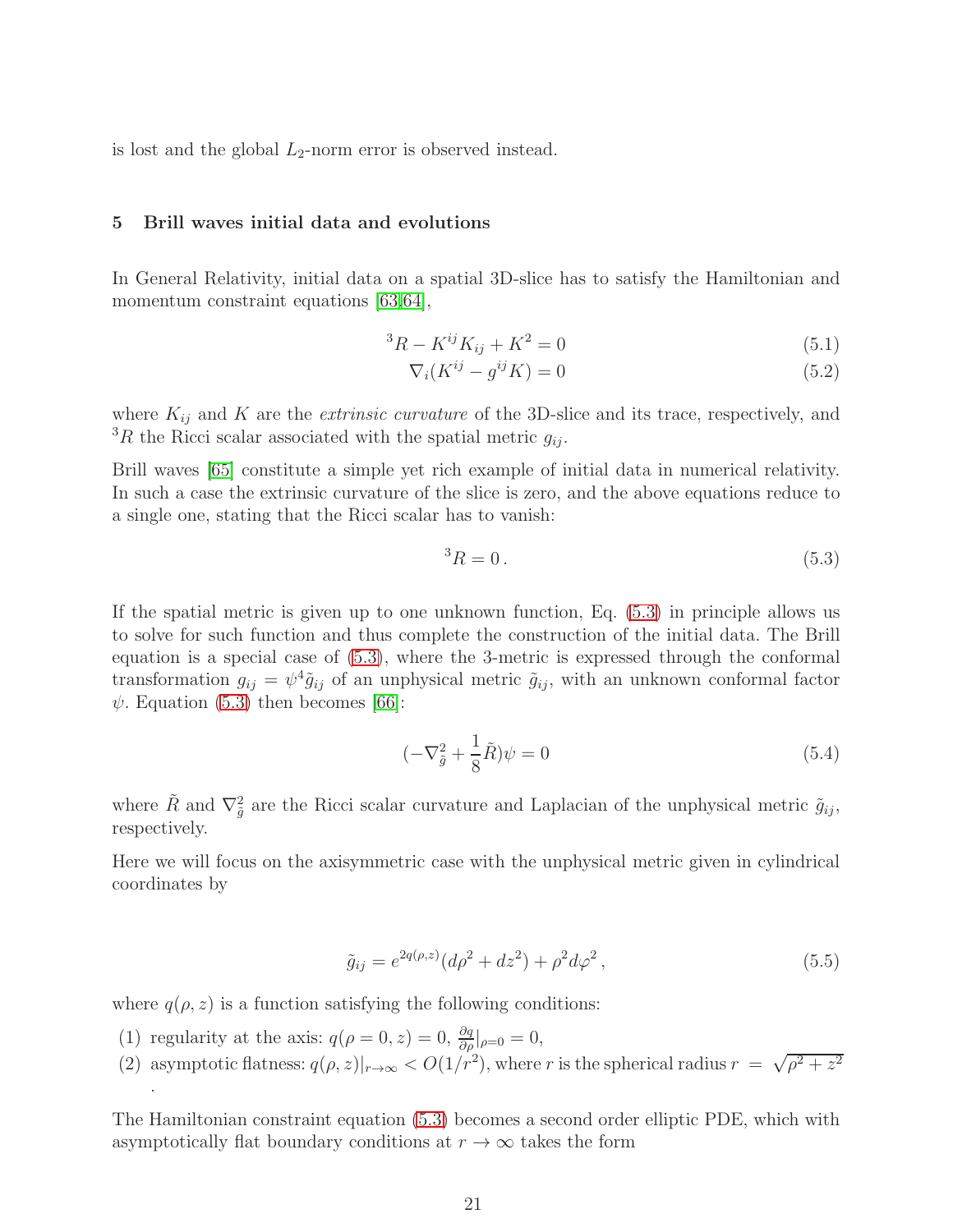<span id="page-21-0"></span>
$$
-\nabla^2 \psi(\rho, z) + V(\rho, z)\psi(\rho, z) = 0,
$$
\n
$$
(5.6)
$$

$$
\psi|_{r \to \infty} = 1 + \frac{M}{2r} + O(1/r^2),\tag{5.7}
$$

with the potential  $V(\rho, z)$  given by

$$
V = -\frac{1}{4}(q_{\rho\rho}'' + q_{zz}'').
$$

We numerically solve this equation using FETK on the 13-patch multi-block spherical domain described in section [4.1](#page-9-2) (see figure [7\)](#page-10-0). We use domain parameters  $R_{out}$  = 30,  $R_{med}$  = 7,  $a_c$  = 1.5, and grid dimension ratios  $N : N_{r,inner} : N_{r,outer} = 2 : 3 : 12$ . Our low-medium-high resolution triple is  $N = 32$ ,  $N = 36$  and  $N = 40$ , except for pointwise convergence tests on the x-axis (see figure [13\)](#page-23-0), where we use  $N = 16$ ,  $N = 24$  and  $N = 36$ (since they all differ by powers of 1.5).

We impose Robin boundary conditions, as in equation [\(4.5\)](#page-11-1). The weak form [\(4.6\)](#page-11-2) and bilinear linearization form [\(4.7\)](#page-11-2) for this problem are given in section [4.2.](#page-10-2) Since first order elements lead to unacceptably low convergence orders for most general relativistic applications, from hereon we restrict ourselves to quadratic ones (which should give fourth order convergence if superconvergence is exploited).



Fig. 11. Potentials for the two types of Brill waves considered: Holz' (a) and toroidal (b) forms. We work with two specific choices for  $q(\rho, z)$ :

- (a) Holz' form [\[67\]](#page-31-16):  $q_H(\rho, z) = a_H \rho^2 e^{-r^2}$ , with amplitude  $a_H = 0.5$ ;
- (b) toroidal form:  $q_t(\rho, z) = a_t \rho^2 \exp \left(-\frac{(\rho \rho_0)^2}{\sigma_\rho^2}\right)$  $\frac{(-\rho_0)^2}{\sigma_\rho^2} - \frac{z^2}{\sigma_z^2}$  $\sigma_z^2$ ), with amplitude  $a_t = 0.05$ , radius  $\rho_0 = 5$ , width in  $\rho$ -direction  $\sigma_{\rho} = 3.0$  and width in z-direction  $\sigma_{z} = 2.5$ .

Holz potential is chosen for historical reasons. It is suitable for evolutions using the cubed sphere system, because initially the wave is concentrated near the origin (at the central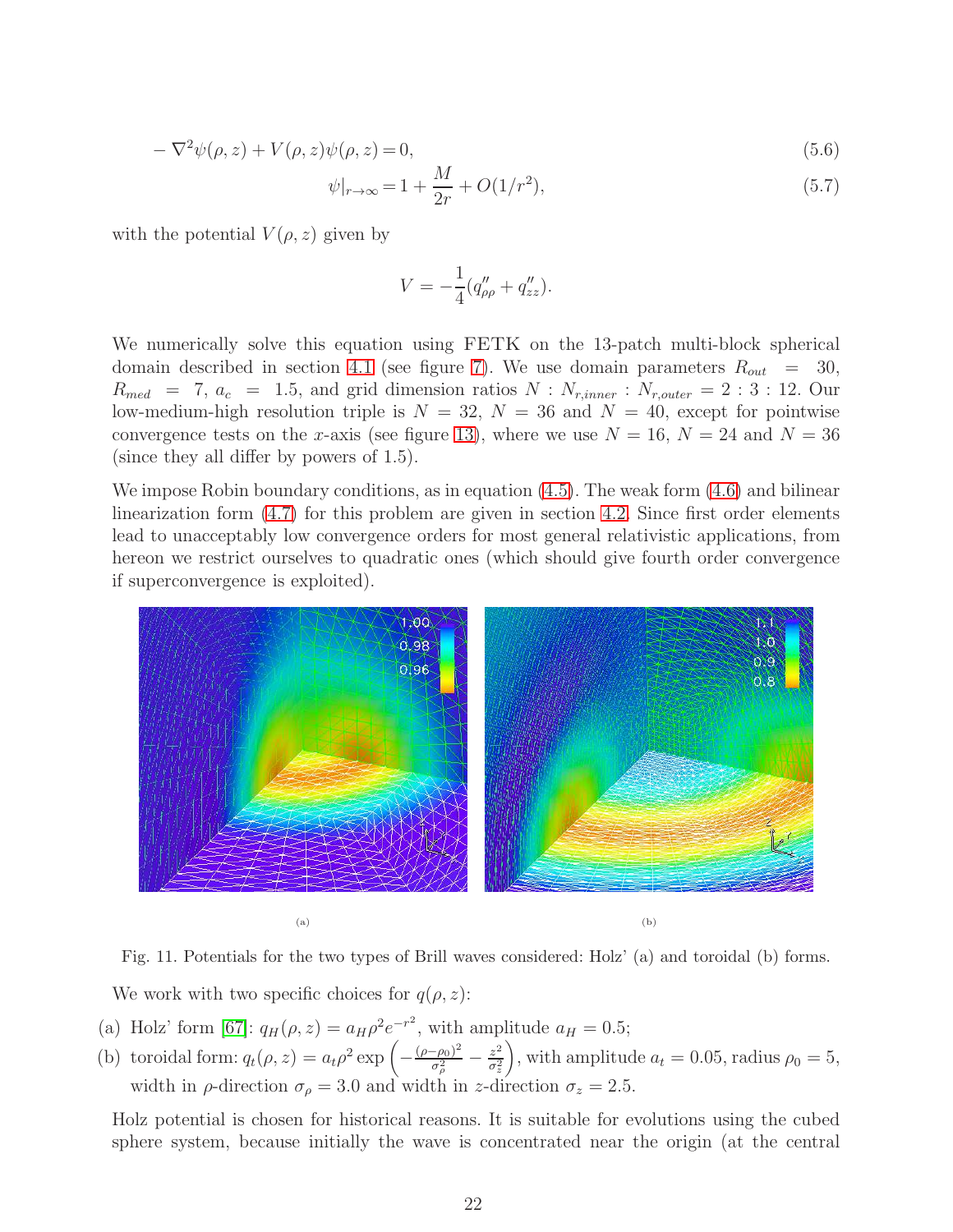patch), and later decays into a sequence of spherical waves. The cubed sphere grid resolves the wave well both at the initial moment, and during the subsequent evolution. For the toroidal potential, the cubed sphere system is adapted even better, since it efficiently removes the dependence on one of the angular coordinates,  $\varphi$ .

#### <span id="page-22-0"></span>5.1 Importing the initial data into QUILT

Once we have constructed the initial data sets, we analyze and evolve them by importing them into QUILT. For evolutions we use the Generalized Harmonic (GH) first order symmetric hyperbolic formulation of the Einstein's equations introduced in [\[68\]](#page-31-17), which features exponential suppression of short-wavelength constraint violations; our multi-block implementation is described in [\[37\]](#page-30-4).

The set of evolved variables in this system includes the 4-metric  $g_{ab}$ , its spatial derivatives  $\Phi_{iab} = \partial_i g_{ab}$  and quantities  $\Pi_{ab} = -t^c \partial_c g_{ab}$ , where  $t^c$  is the unit normal vector to the spatial slice.

To set up the initial data, we first compute the  $3 + 1$  quantities and then convert them to GH variables. The 3-metric  $g_{ij}(x, y, z)$  is computed from the conformal factor  $\psi(x, y, z)$ , in Cartesian coordinates, using the expressions (which follow from [5.5\)](#page-20-2):

$$
g_{xx} = \psi^4 (e^{2q} x^2 + y^2) / \rho^2,
$$
  
\n
$$
g_{yy} = \psi^4 (x^2 + e^{2q} y^2) / \rho^2,
$$
  
\n
$$
g_{zz} = \psi^4 e^{2q} ,
$$
  
\n
$$
g_{zz} = \psi^4 e^{2q} ,
$$
  
\n
$$
g_{zz} = \psi^4 e^{2q} ,
$$

where  $\rho = \sqrt{x^2 + y^2}$ . Then we construct the rest of the evolved variables, including the gauge source functions  $H_a = -g^{bc} \Gamma_{a,bc}$  (here  $\Gamma_{a,bc} = \frac{1}{2}$  $\frac{1}{2}(\partial_b g_{ac} + \partial_c g_{ab} - \partial_a g_{bc})$  are the Christoffel symbols). The extrinsic curvature is assumed to be zero,  $K_{ij} = 0$ , we also use unit lapse  $\alpha = 1$ , zero shift  $\beta_i = 0$ , and zero time derivative of lapse and shift:  $\partial_t \alpha = \partial_t \beta_i = 0$ .

#### <span id="page-22-1"></span>5.2 Convergence of initial data and Hamiltonian constraint

To estimate the quality of our initial data, we evaluate the Hamiltonian constraint violation using the SBP operators, which is in fact equivalent to an independent residual evaluation for the Brill equation [\(5.6\)](#page-21-0). As is the case with just numerical derivatives, we find that the magnitude and convergence order of the Hamiltonian constraint violation depends on both the order of the SBP operator, and the order of finite elements. In total, computing the Hamiltonian constraint involves two numerical differentiations, therefore it has to converge with the same order as second numerical derivatives. We can see this convergence rate for different SBP operators in figure [12.](#page-23-1) Table [3](#page-23-2) summarizes those results, along with the expected convergence orders for second numerical derivatives.

Consistent with what one expects, for finite difference operators of sufficiently high order the constraints converge with the same order as the finite element solution itself, which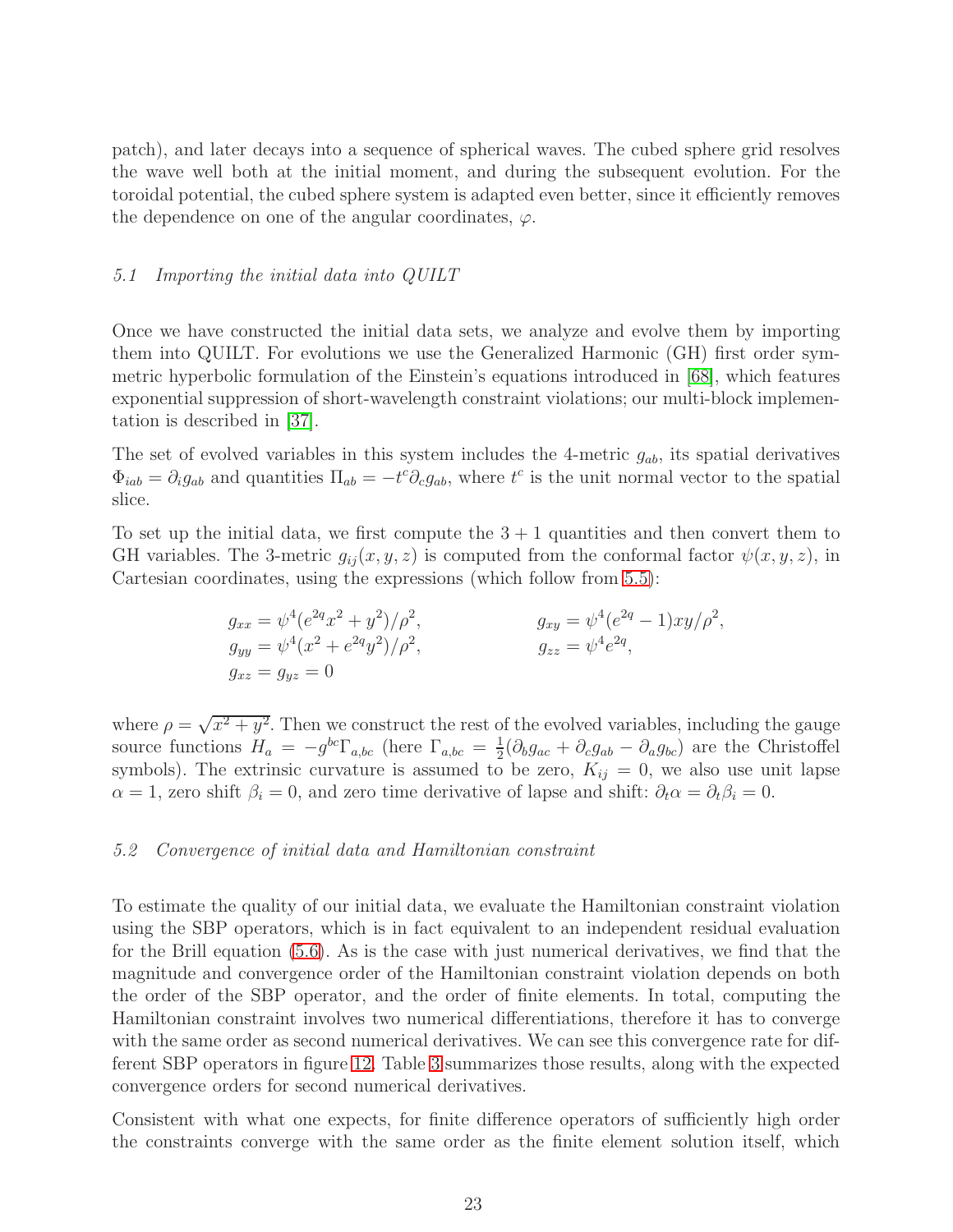|                                                    |  |  | $D_{2-1}$ $D_{4-2}$ $D_{4-3}$ $D_{6-3}$ $D_{6-5}$ $D_{8-4}$ |
|----------------------------------------------------|--|--|-------------------------------------------------------------|
|                                                    |  |  |                                                             |
| Toroidal   0.58   1.75   2.55   3.08   2.55   3.96 |  |  |                                                             |

Table 3

<span id="page-23-2"></span>Convergence orders of the Hamiltonian constraint for the two initial data sets in the  $l_2$ -norm.

should be  $3 + \sigma$  for some  $0 < \sigma \le 1$  (depending on the level of superconvergence obtained). Similarly, below in section [5.3](#page-24-0) we will show that the extracted gravitational waves have a similar convergence order.



Fig. 12. Convergence of the Hamiltonian constraint in the  $l_2$ -norm for Brill waves of Holz (left) and toroidal (right) type, computed using quadratic finite elements and different numerical SBP operators.

<span id="page-23-1"></span>

<span id="page-23-0"></span>Fig. 13. (a) 1-d cut through the Brill wave conformal factor  $\psi_{fine}$  for problem (a) along the x-axis. (b) Errors  $\psi_{coarse} - \psi_{medium}, \psi_{medium} - \psi_{fine}$ , and pointwise convergence order on the 1-d cut along the x-axis.

It is not difficult to see why the convergence order is lower for problem (a). This is the order we might expect for quadratic elements on completely unstructured meshes, without superconvergence. The reason that no superconvergence is observed in this case is the following. We have chosen the domain and the width of the Brill wave in such a way that around the boundary of the inner cubical patch the solution varies significantly (see figure [13\)](#page-23-0). Recall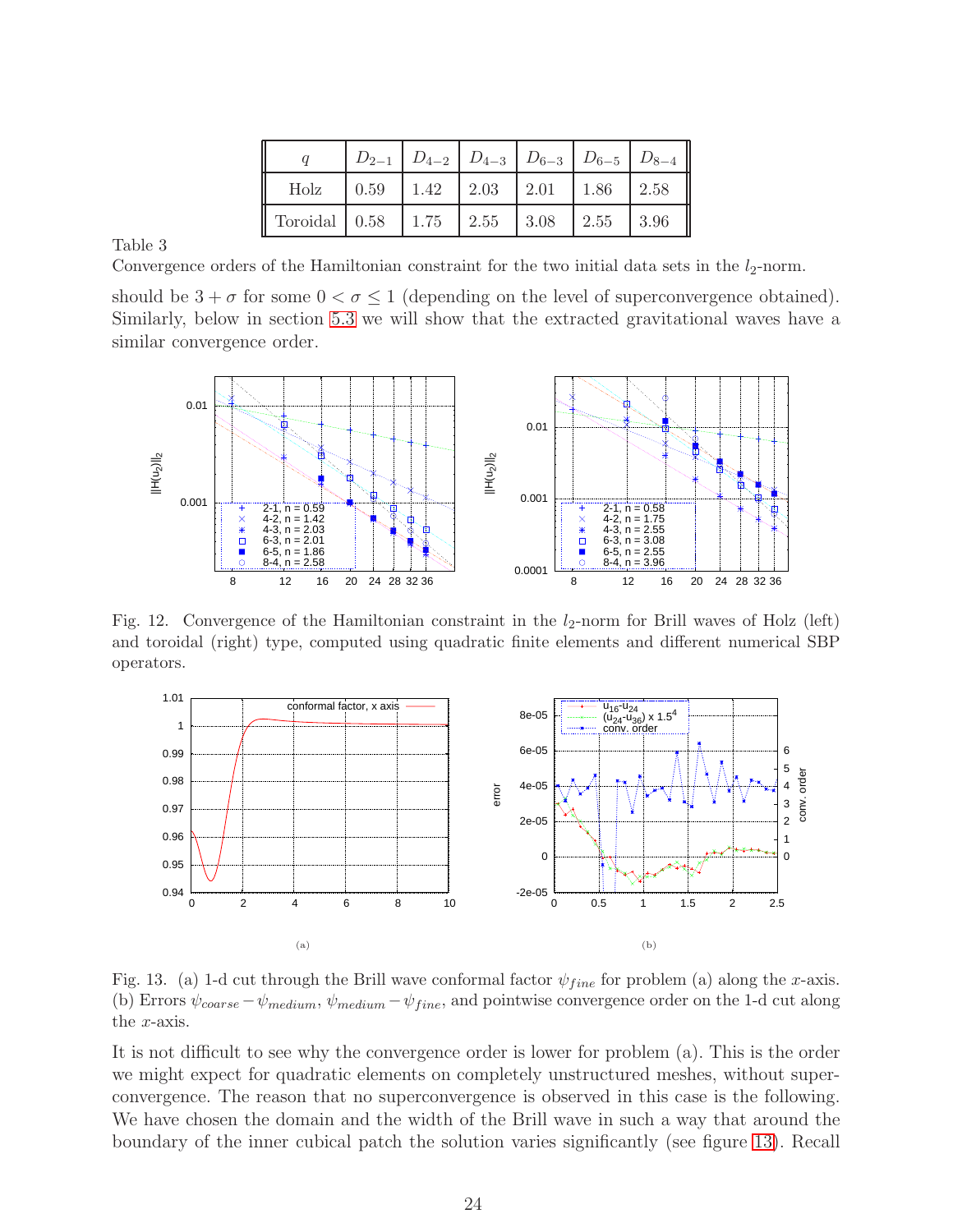that the size of that patch is  $a_c = 1.5$  and the width of the gaussian in the function q is 1. But this is exactly the place where the local symmetry property is violated most (especially at the corners of the cube), and conditions for superconvergence are the least favorable. Everywhere else the solution varies very slowly and the error is small compared to the error at the boundary of the central cubical patch. With increasing resolution this error dominates in both  $l_2$  and  $l_{\infty}$  norms. The situation is better for the problem with toroidal potential, because most of the variation of the solution is located outside the central cube (recall that the radius of the toroidal wave we use is  $r_0 = 5$ ; though this is still in the inner-patches region (the radius of the spherical boundary between inner and outer patches is  $r_{med} = 7$ ).

#### <span id="page-24-0"></span>5.3 Multi-block evolutions

We now demonstrate that our approach for generating initial data on multi-block grids using finite element methods can be successfully used in practice in fully nonlinear relativistic simulations. We do so by presenting results of multi-block evolutions of the Holz set of Brill initial waves constructed above.

In the notation of [\[68\]](#page-31-17), we fix the damping parameters of the GH formulation to  $\gamma_0 = \gamma_2 =$ 1. We used the SBP operator  $D_{6-3}$  for spatial differentiations, a 4-th order Runge-Kutta time integrator with adaptive time stepping, and maximally dissipative outer boundary conditions.

The Brill wave amplitude  $a_H = 0.5$  is in the subcritical regime (the critical value is around  $a_{cr} \approx 4.85$  [\[67\]](#page-31-16)). As a result the wave, initially concentrated near the center, dissipates and leaves the domain after a while. Figure [14](#page-25-0) shows a convergence plot in time for the Hamiltonian constraint during such evolution. We see that the Hamiltonian constraint converges with a factor of  $2 - 3$  in the  $l_2$  norm. This has to be one order less convergent than the solution itself, therefore we anticipate the solution to converge with a factor of  $3 - 4$ , which is in agreement with the pointwise convergence order of the conformal factor at the initial time (figure [13\)](#page-23-0).

We compute gravitational waveforms using a generalized Regge-Wheeler-Zerilli formalism, along the lines of [\[37\]](#page-30-4) and extending that reference to the even parity sector (details about that extension will be presented elsewhere). The four-dimensional spacetime metric is decomposed into a spherically symmetric "background" plus a small perturbation [\[69,](#page-32-0)[70\]](#page-32-1). The background part of the metric is identified with the Schwarzschild solution and the radiation content with the difference between the numerically computed solution and the background.

The background metric is written as

$$
ds^2 = \tilde{g}_{\rho\tau}(t,r)dx^{\rho}dx^{\tau} + f^2(t,r)\hat{g}_{AB}dx^A dx^B.
$$
\n(5.8)

with the four-dimensional background manifold split as the product space of a two-dimensional one M endowed with coordinates  $x^{\rho}$  (with  $\rho, \tau = 0, 1$  usually denoting the time and radial coordinate) and a unit 2-sphere  $S^2$  with coordinates  $x^A$  (with  $A = 2, 3$  commonly taken as the  $\theta$  and  $\phi$  polar spherical coordinates). Here  $\tilde{g}_{\rho\tau}$  is the metric of the manifold  $\mathcal M$  and  $f^2$  is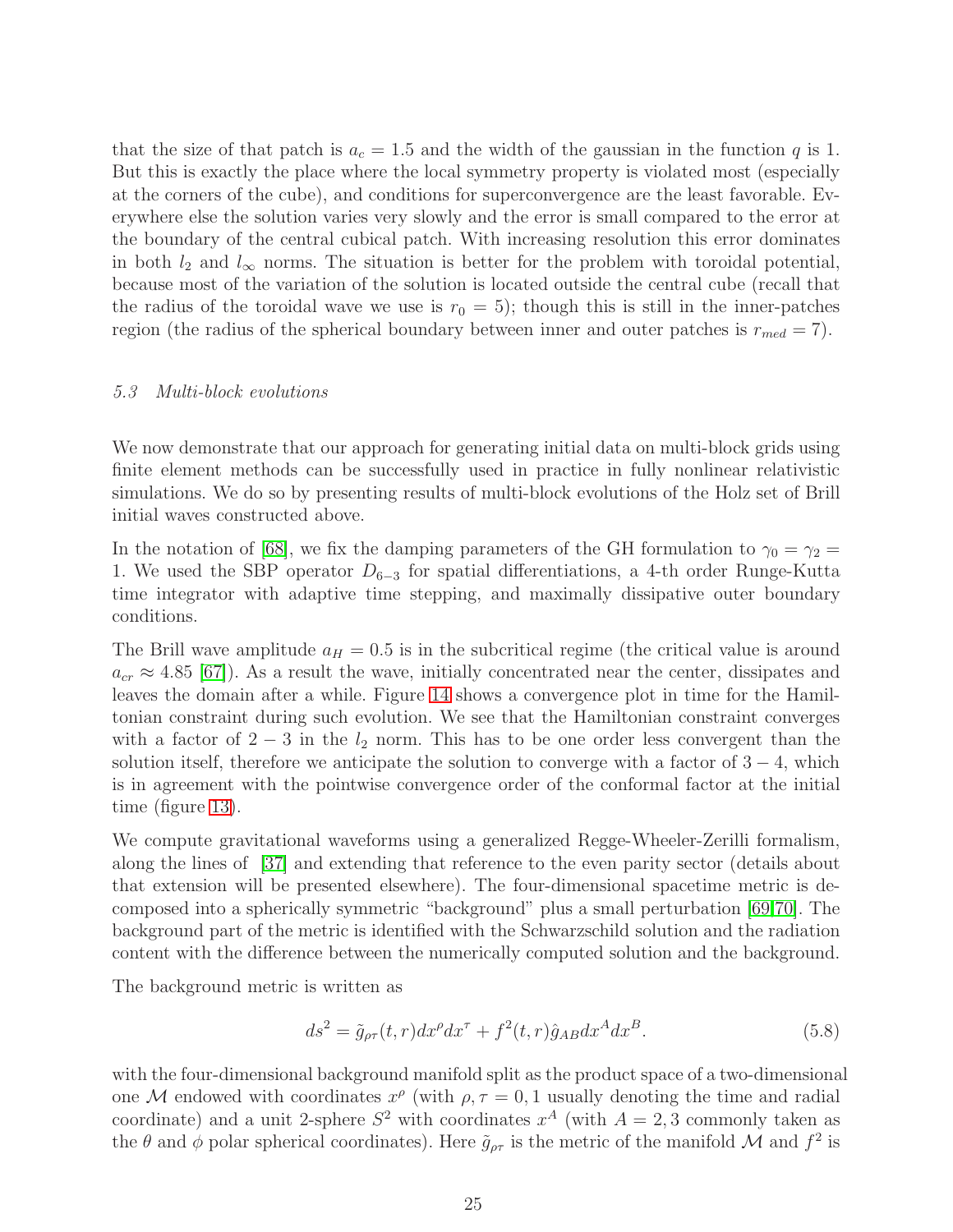

<span id="page-25-0"></span>Fig. 14. Convergence of the Hamiltonian constraint as a function of time during a multi-block evolution of the Brill wave initial data generated with finite element methods.

a positive function of  $x^{\rho}$ . If using the areal radius as a coordinate we have  $f = r$ . The metric of the 2-sphere is taken to be  $\hat{g}_{AB} = \text{diag}(1, \sin^2 \theta)$  in polar spherical coordinates.

The metric perturbation is decomposed in terms of scalar, vector and tensor spherical har-monics [\[71,](#page-32-2)[72,](#page-32-3)[37\]](#page-30-4). The decomposition naturally splits the different  $(\ell, m)$  modes into even  $(-1)^{\ell}$  and odd  $(-1)^{\ell+1}$  parity under reflections about the origin. The two different parities are handled separately. Odd and even-parity perturbations are described by the Regge-Wheeler [\[69\]](#page-32-0) and Zerilli [\[70\]](#page-32-1) functions, respectively.

The dominant modes in the evolutions of the Brill data constructed above are the  $\ell = 2, 4$ even parity, axisymmetric ones (see figure [15\)](#page-25-1). Figures [16](#page-26-0) and [17](#page-26-1) display the corresponding Zerilli functions and their convergence behavior, extracted at a radius  $r_e = 12.75$ . The observed convergence factors for the  $\ell = 2$  and  $\ell = 4$  modes are around four and three, respectively, which are consistent with the convergence factors from quadratic elements with superconvergence for the initial data and the  $D_{6-3}$  SBP operator and fourth-order Runge-Kutta for the evolution.



<span id="page-25-1"></span>Fig. 15. Nonzero components of gravitational radiation  $\ell = 2$  and  $\ell = 4$ ,  $m = 0$ , extracted at radius  $r_e = 12.75$ .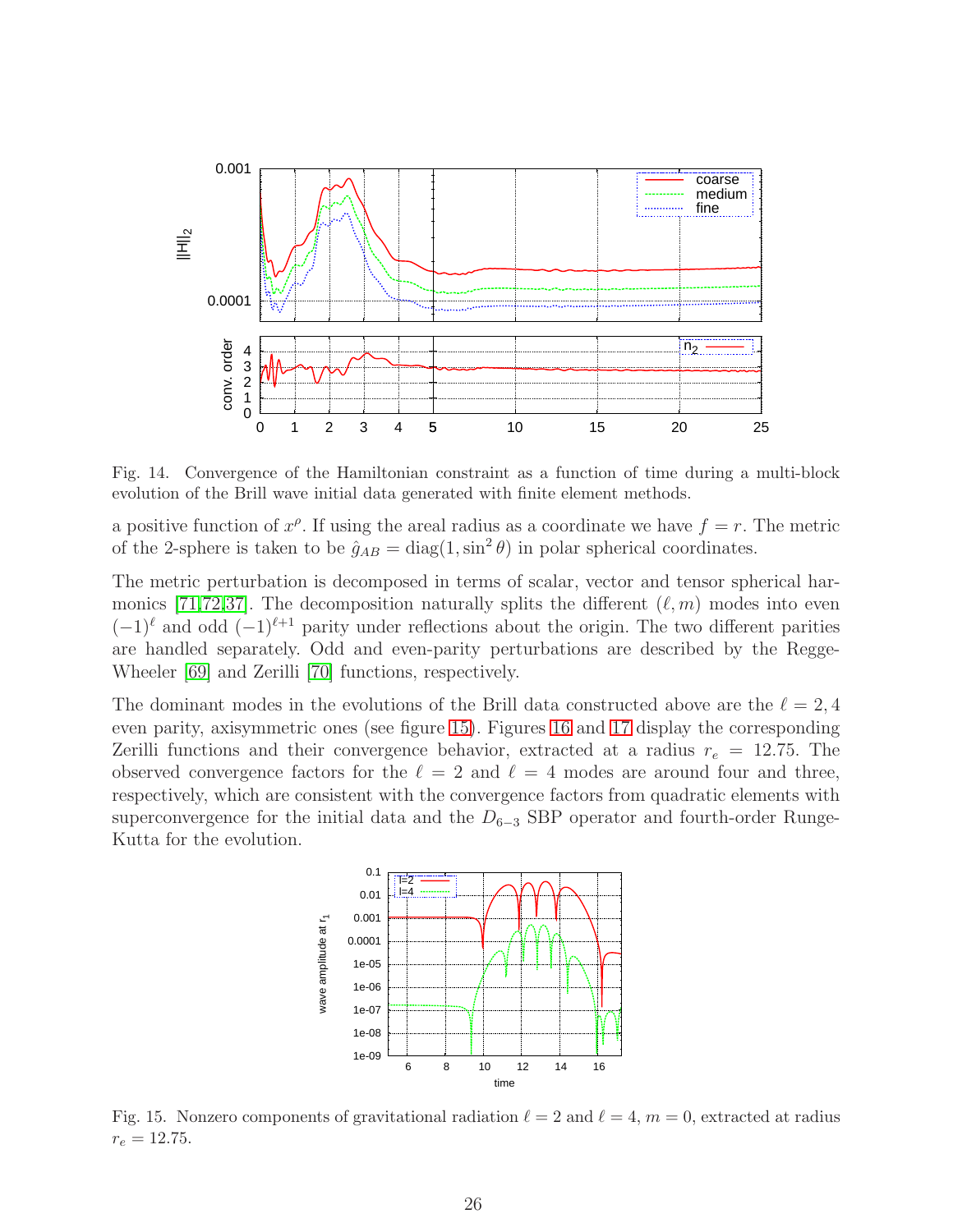

Fig. 16. Zerilli function (left) and self-differences (right) for the  $(\ell = 2, m = 0)$  mode, scaled according to fourth order convergence.

<span id="page-26-0"></span>

<span id="page-26-1"></span>Fig. 17. Zerilli function (left) and self-differences (right) for the  $(\ell = 4, m = 0)$  mode, scaled according to third order convergence.

#### Final remarks

In this paper we followed a finite element approach for generating initial data satisfying the Einstein constraint equations on semi-structured, multi-block three-dimensional domains. In section [4](#page-9-0) we used semi-structured multi-block triangulations to solve for some test problems with known closed-form solutions. The obtained linear and quadratic finite element solutions were then restricted to the multi-block grid, and their convergence, as well as the convergence of their first and second derivatives, was evaluated numerically using independent high-order finite difference operators satisfying summation by parts (SBP). While the linear elements solution showed usual 2-nd order convergence (unacceptably low for many relativistic applications), for quadratic elements we obtained superconvergence with order  $3 + \sigma$  (with  $0 < \sigma \le 1$ ) on the grid, due to the approximate local symmetry at the mesh vertices with respect to the local inversion of the multi-block triangulations.

Initial data for a first-order formulation of the Einstein equations involves first derivatives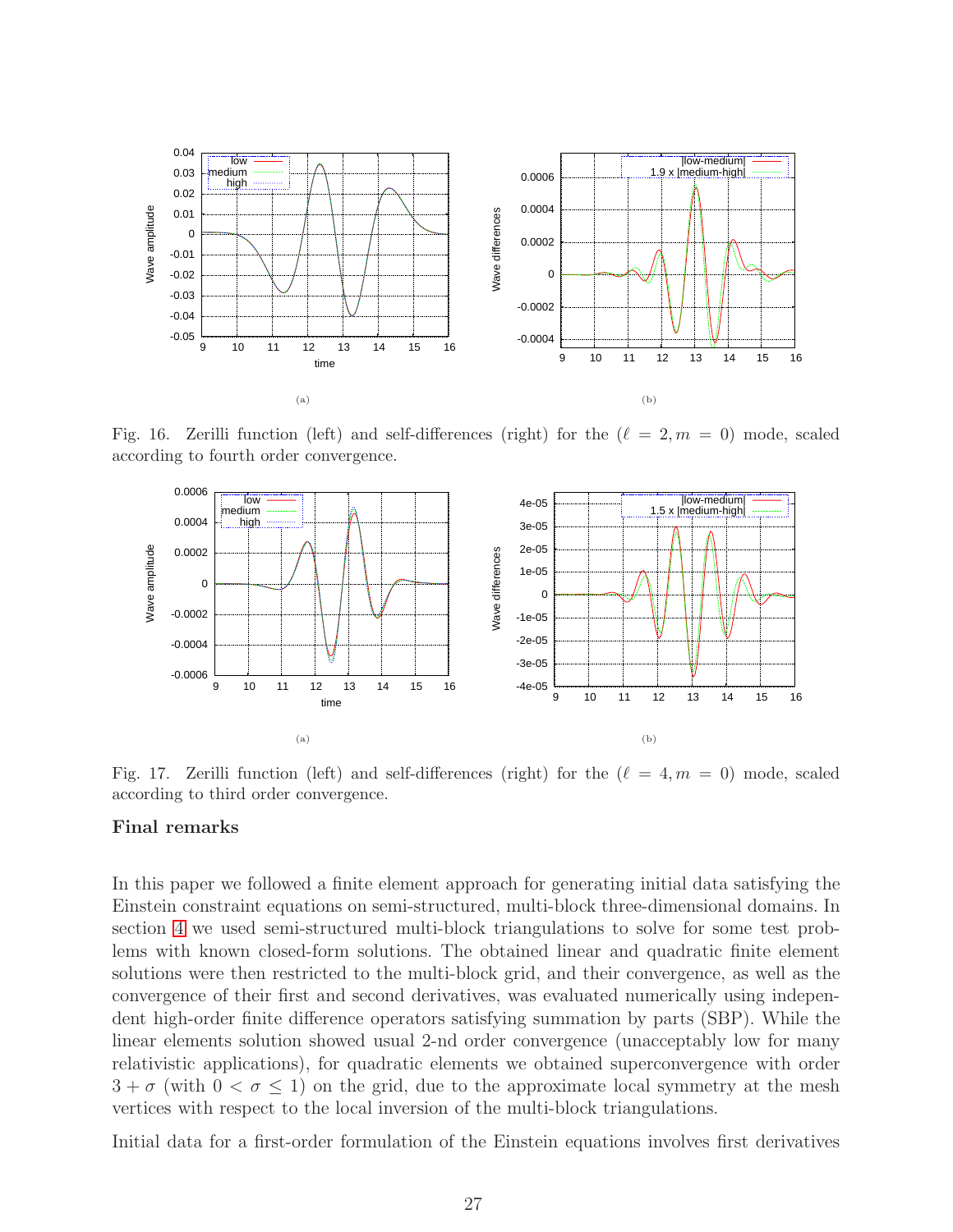of the solution of the constraints equation. Computing the constraints or right-hand sides of the evolution equations requires taking derivatives twice. In subsection [4.4](#page-13-0) we analyzed convergence of the first and second numerical derivatives, taken with different high-order SBP operators. For quadratic elements, the first numerical derivative was observed to converge with either the superconvergence order  $3 + \sigma$ , or the order of SBP operator. The latter is a transient error behavior and happens when the FE error is still smaller than the error of numerical differentiation.

In subsection [4.5](#page-18-0) we discussed three factors which make adaptive mesh refinement (AMR) unnecessary and/or less efficient for the problems here considered when compared to global refinement: the fact that the multi-block grid is already tailored to resolve fine features of the solution, the need to restrict the finite element solution to the same grid, and the superconvergence properties of the quadratic elements solution. Because we lose superconvergence when using completely unstructured meshes, adaptively refining the solution sometimes makes the errors *larger* (see figure [10](#page-19-0) for an example). However, we also noted that AMR would likely become advantageous for other problems with more singular solution features.

Finally, in section [5](#page-20-0) we presented numerical experiments with Brill waves. The constraint equations in this case reduce to a single elliptic one [\(5.6\)](#page-21-0) on the conformal factor  $\psi$ , which has to be differentiated once to obtain the full set of initial data variables in the generalized harmonic formulation (subsection [5.1\)](#page-22-0). Subsection [5.2](#page-22-1) presented a convergence analysis of the initial data and Hamiltonian constraint, and confirmed that the initial data computed with quadratic finite elements shows the desired order of convergence  $> 3$  (see table [3\)](#page-23-2). Finally, in section [5.3](#page-24-0) we demonstrated stable,  $>$  3-rd order convergent multi-block evolutions of subcritical Brill waves with finite differences, summation by parts operators, and extracted the first two dominant radiation modes from the numerical solution.

This paper shows that generating initial data on semi-structured multi-block triangulations using finite element methods is a feasible approach which works well in practice. Future work might include adding higher order and/or spectral elements to this approach.

# Acknowledgements

This research was supported in part by NSF grant PHY 0505761 to Louisiana State University and the Teragrid allocation TG-MCA02N014. The research employed the resources of the CCT at LSU, which is supported by funding from the Louisiana Legislature's Information Technology Initiative. M. Holst was supported in part by NSF Awards 0715146 and 0511766, and DOE Awards DE-FG02-05ER25707 and DE-FG02-04ER25620

We thank Erik Schnetter for helpful discussions throughout this project. MT thanks Saul Teukolsky for hospitality at Cornell University, where part of this work was done.

We used the Cactus Computational Toolkit [\[73](#page-32-4)[,74\]](#page-32-5) with a number of locally developed thorns, the Carpet infrastructure [\[75,](#page-32-6)[76\]](#page-32-7), the LAPACK [\[77,](#page-32-8)[78\]](#page-32-9) and BLAS [\[79\]](#page-32-10) libraries from the Netlib Repository [\[80\]](#page-32-11), and the LAM [\[81,](#page-32-12)[82,](#page-32-13)[83\]](#page-32-14) and MPICH [\[84](#page-32-15)[,85,](#page-32-16)[86\]](#page-33-0) MPI [\[87\]](#page-33-1) implementations.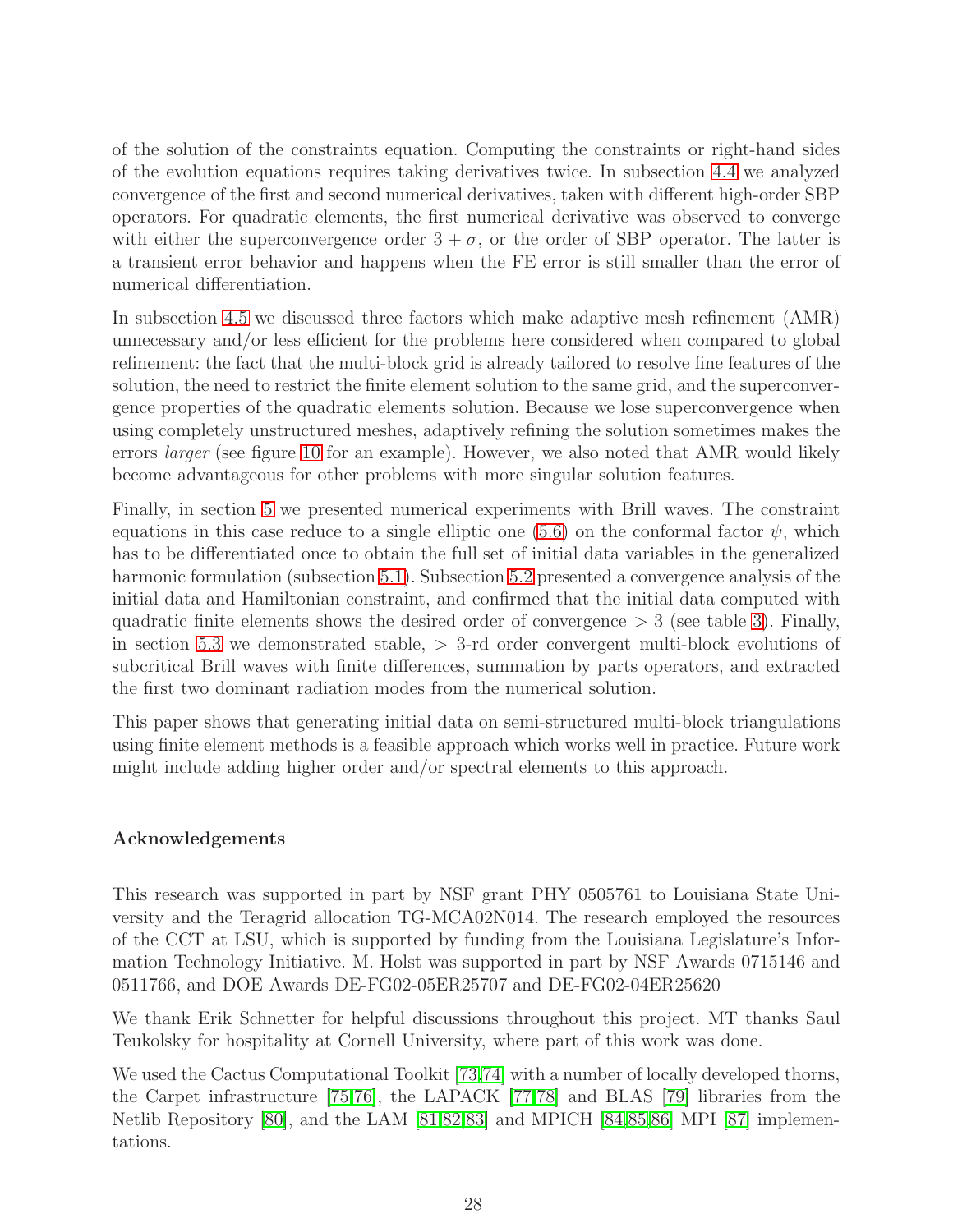## <span id="page-28-0"></span>References

- <span id="page-28-1"></span>[1] L. Lehner, Numerical relativity: A review, Class. Quantum Grav. 18 (2001) R25–R86.
- <span id="page-28-2"></span>[2] F. Pretorius, Evolution of binary black hole spacetimes, Phys. Rev. Lett. 95 (2005) 121101.
- [3] S. Bonazzola, J. Frieben, E. Gourgoulhon, J.-A. Marck, Spectral methods in general relativity – v toward the simulation of 3D-gravitational collapse of neutron stars, in: Proceedings of the Third International Conference on Spectral and High Order Methods, Houston Journal of Mathematics (1996), University of Houston, 1996.
- <span id="page-28-3"></span>[4] J. N. Philippe Grandclément, Spectral methods for numerical relativity, Living Reviews in Relativity 12 (1). URL <http://www.livingreviews.org/lrr-2009-1>
- <span id="page-28-5"></span><span id="page-28-4"></span>[5] H. P. Pfeiffer, L. E. Kidder, M. A. Scheel, S. A. Teukolsky, A multidomain spectral method for solving elliptic equations, Comput. Phys. Commun. 152 (2003) 253–273.
- <span id="page-28-6"></span>[6] G. B. Cook, Initial data for numerical relativity, Living Rev. Relativity 3 (2000) 5. URL <http://www.livingreviews.org/lrr-2000-5>
- <span id="page-28-7"></span>[7] H. P. Pfeiffer, S. A. Teukolsky, G. B. Cook, Quasi-circular orbits for spinning binary black holes, Phys. Rev. D 62 (2000) 104018.
- [8] L. E. Kidder, L. S. Finn, Spectral methods for numerical relativity. the initial data problem, Phys. Rev. D 62 (2000) 084026.
- <span id="page-28-8"></span>[9] H. Pfeiffer, Initial data for black hole evolutions, Ph.D. thesis, Cornell University, Ithaca, New York State  $(2003)$ .
- <span id="page-28-10"></span><span id="page-28-9"></span>[10] S. Bonazzola, E. Gourgoulhon, J.-A. Marck, Numerical approach for high precision 3-D relativistic star models, Phys. Rev. D. 58 (1998) 104020.
- <span id="page-28-11"></span>[11] L.-M. Lin, J. Novak, A new spectral apparent horizon finder for 3D numerical relativity, Class. Quant. Grav. 24 (2007) 2665–2676.
- <span id="page-28-12"></span>[12] T. Nakamura, Y. Kojima, K. Oohara, A method of determining apparent horizons in threedimensional numerical relativity, Phys. Lett. A 106 (5-6) (1984) 235–238.
- [13] E. Tadmor, Spectral methods for hyperbolic problems, in: Lecture notes delivered at Ecole des Ondes, "Méthodes numériques d'ordre élevé pour les ondes en régime transitoire", INRIA– Rocquencourt January 24-28., 1994. URL http://www.cscamm.umd.edu/people/faculty/tadmor/pub/spectral-approximations/Tadmor.INRIA-94
- <span id="page-28-13"></span>[14] M. A. Scheel, et al., High-accuracy waveforms for binary black hole inspiral, merger, and ringdown, Phys. Rev. D79 (2009) 024003.
- <span id="page-28-14"></span>[15] L. E. Kidder, M. A. Scheel, S. A. Teukolsky, E. D. Carlson, G. B. Cook, Black hole evolution by spectral methods, Phys. Rev. D 62 (2000) 084032.
- <span id="page-28-15"></span>[16] L. Kidder, M. Scheel, S. Teukolsky, G. Cook, Spectral evolution of Einstein's equations, in: Miniprogram on Colliding Black Holes: Mathematical Issues in Numerical Relativity, Institute for Theoretical Physics, UCSB, Santa Barbara, CA, 2000.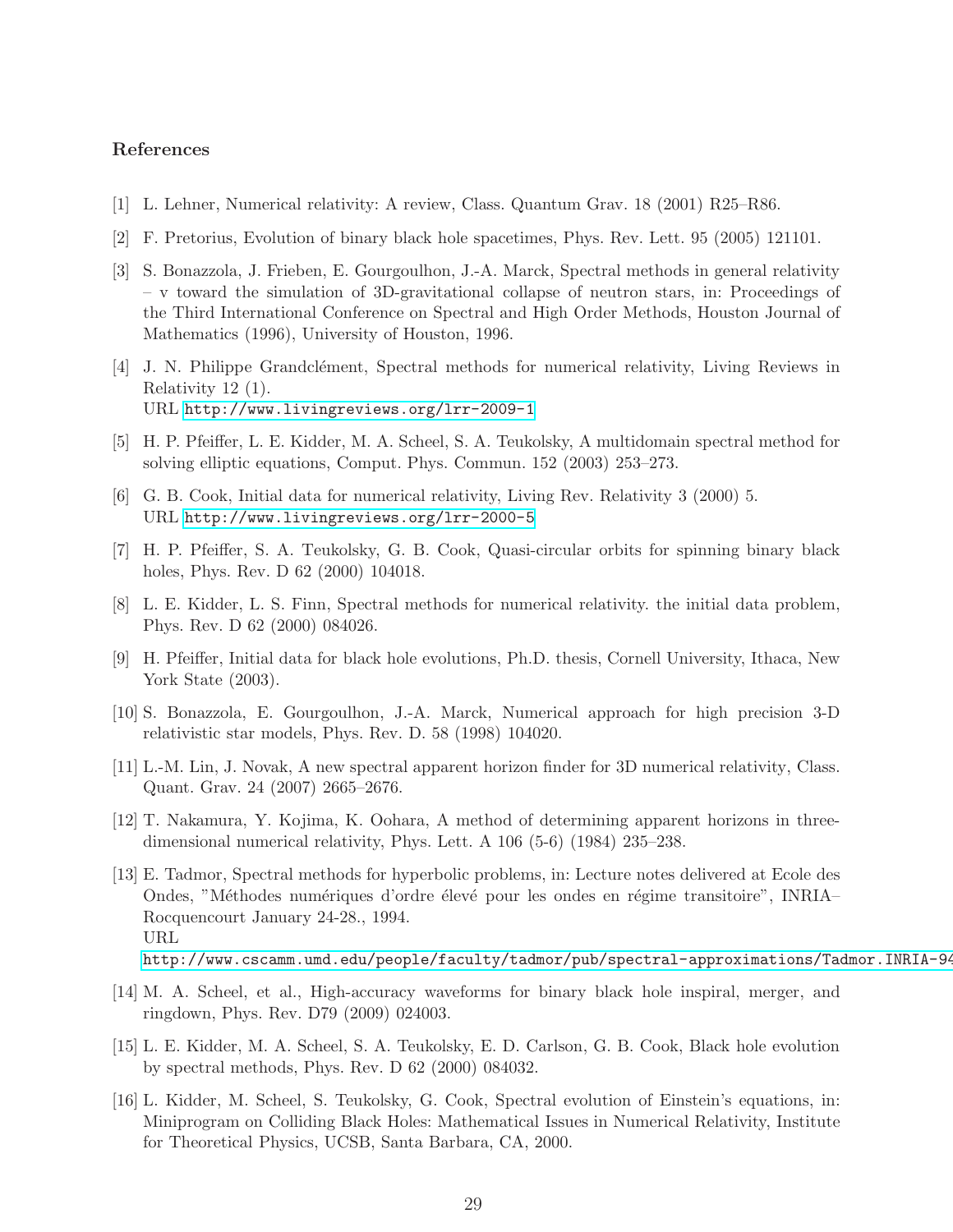- <span id="page-29-1"></span><span id="page-29-0"></span>[17] M. A. Scheel, L. E. Kidder, L. Lindblom, H. P. Pfeiffer, S. A. Teukolsky, Toward stable 3d numerical evolutions of black-hole spacetimes, Phys. Rev. D 66 (2002) 124005.
- <span id="page-29-2"></span>[18] M. A. Scheel, H. P. Pfeiffer, L. Lindblom, L. E. Kidder, O. Rinne, S. A. Teukolsky, Solving Einstein's equations with dual coordinate frames, Phys. Rev. D 74 (2006) 104006.
- <span id="page-29-3"></span>[19] R. M. Wald, General relativity, The University of Chicago Press, Chicago, 1984.
- [20] B. Zink, E. Schnetter, M. Tiglio, Multi-patch methods in general relativistic astrophysics i. hydrodynamical flows on fixed backgrounds (2007). URL <http://www.citebase.org/abstract?id=oai:arXiv.org:0712.0353>
- <span id="page-29-5"></span><span id="page-29-4"></span>[21] J. A. Font, Numerical hydrodynamics in general relativity, Living Reviews in Relativity 6 (4). URL <http://www.livingreviews.org/lrr-2003-4>
- [22] J. M. Martí, E. Müller, Numerical hydrodynamics in special relativity, Living Rev. Relativity 2 (1999) 3. URL <http://www.livingreviews.org/lrr-1999-3>
- <span id="page-29-6"></span>[23] M. D. Duez, L. E. Kidder, S. A. Teukolsky, Evolving relativistic fluid spacetimes using pseudospectral methods and finite differencing (2007). URL <http://www.citebase.org/abstract?id=oai:arXiv.org:gr-qc/0702126>
- <span id="page-29-8"></span><span id="page-29-7"></span>[24] J. Isenberg, Constant mean curvature solution of the Einstein constraint equations on closed manifold, Class. Quantum Grav. 12 (1995) 2249–2274.
- <span id="page-29-9"></span>[25] J. Isenberg, V. Moncrief, A set of nonconstant mean curvature solution of the Einstein constraint equations on closed manifolds, Class. Quantum Grav. 13 (1996) 1819–1847.
- [26] M. Holst, J. Kommemi, G. Nagy, Rough solutions of the Einstein constraint equations with nonconstant mean curvature, submitted to Comm. Math. Phys. Available as arXiv:0708.3410v2  $|gr-qc|$ .
- <span id="page-29-10"></span>[27] M. Holst, G. Nagy, G. Tsogtgerel, Rough solutions of the Einstein constraints on closed manifolds without near-CMC conditions, submitted for publication. Available as arXiv:0712.0798v1 [gr-qc].
- <span id="page-29-12"></span><span id="page-29-11"></span>[28] M. Holst, G. Nagy, G. Tsogtgerel, Far-from-constant mean curvature solutions of Einstein's constraint equations with positive Yamabe metrics, submitted to Phys. Rev. Lett.
- [29] M. Holst, Adaptive numerical treatment of elliptic systems on manifolds, Advances in Computational Mathematics 15 (2001) 139–191. URL <citeseer.ist.psu.edu/holst01adaptive.html>
- <span id="page-29-14"></span><span id="page-29-13"></span>[30] M. Holst, G. Tsogtgerel, Adaptive finite element approximation of nonlinear geometric PDE, preprint.
- [31] M. Holst, G. Tsogtgerel, Convergent adaptive finite element approximation of the Einstein constraints, preprint.
- <span id="page-29-15"></span>[32] L. Wahlbin, Superconvergence in Galerkin Finite Element Methods, Springer-Verlag New York, 1995.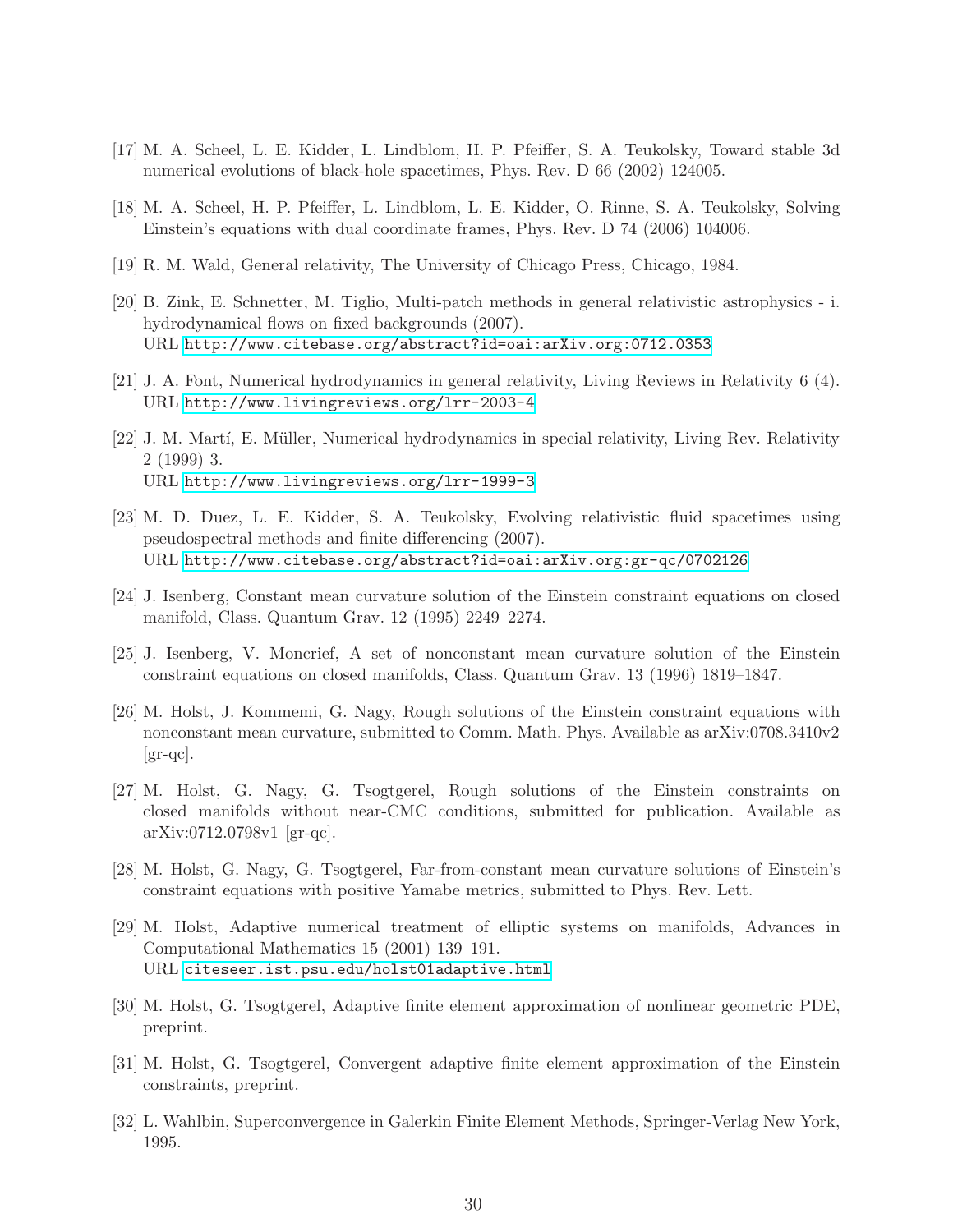- <span id="page-30-1"></span><span id="page-30-0"></span>[33] E. Schnetter, P. Diener, E. N. Dorband, M. Tiglio, A multi-block infrastructure for threedimensional time- dependent numerical relativity, Class. Quant. Grav. 23 (2006) S553–S578.
- [34] L. Lehner, O. Reula, M. Tiglio, Multi-block simulations in general relativity: high order discretizations, numerical stability, and applications, Classical and Quantum Gravity 22 (2005) 5283.

URL <http://www.citebase.org/abstract?id=oai:arXiv.org:gr-qc/0507004>

- <span id="page-30-2"></span>[35] P. Diener, E. N. Dorband, E. Schnetter, M. Tiglio, New, efficient, and accurate high order derivative and dissipation operators satisfying summation by parts, and applications in threedimensional multi-block evolutions, Journal of Scientific Computing 32 (2007) 109. URL <doi:10.1007/s10915-006-9123-7>
- <span id="page-30-4"></span><span id="page-30-3"></span>[36] E. N. Dorband, E. Berti, P. Diener, E. Schnetter, M. Tiglio, A numerical study of the quasinormal mode excitation of Kerr black holes, Phys. Rev. D 74 (2006) 084028.
- <span id="page-30-5"></span>[37] E. Pazos, et al., How far away is far enough for extracting numerical waveforms, and how much do they depend on the extraction method?, Class. Quant. Grav. 24 (2007) S341–S368.
- <span id="page-30-6"></span>[38] R. Bank, M. Holst, A new paradigm for parallel adaptive mesh refinement, SIAM Rev. 45 (2) (2003) 291–323.
- <span id="page-30-7"></span>[39] M. Holst, The finite element toolkit (FeTK), Website, <http://www.fetk.org>.
- [40] B. Aksoylu, D. Bernstein, S. D. Bond, M. Holst, Generating initial data in general relativity using adaptive finite element methods, Tech. rep., LSU Center for Computation and Technology (CCT) Technical Report 08-09 (2008).
- <span id="page-30-9"></span><span id="page-30-8"></span>[41] B. Aksoylu, M. Holst, Optimality of multilevel preconditioners for local mesh refinement in three dimensions, SIAM J. Numer. Anal. 44 (3) (2006) 1005–1025.
- [42] B. Aksoylu, S. Bond, M. Holst, An odyssey into local refinement and multilevel preconditioning III: Implementation and numerical experiments, SIAM J. Sci. Comput. 25 (2) (2003) 478–498.
- <span id="page-30-11"></span><span id="page-30-10"></span>[43] L. Chen, M. Holst, J. Xu, Convergence and optimality of adaptive mixed finite element methods, submitted to Math. Comp.
- <span id="page-30-12"></span>[44] L. Chen, M. Holst, J. Xu, The finite element approximation of the nonlinear Poisson-Boltzmann Equation, SIAM J. Numer. Anal. 45 (6) (2007) 2298–2320.
- <span id="page-30-13"></span>[45] R. A. Adams, Sobolev Spaces, Academic Press, Inc., 1987.
- <span id="page-30-14"></span>[46] M. S. Gockenbach, Understanding and Implementing the Finite Element Method, SIAM, 2006.
- [47] P.-L. George, H. Borouchaki, Delauney Triangulation and Meshing: Application to Finite Elements, Kogan Page, 1998.
- <span id="page-30-15"></span>[48] C.-M. Chen, Superconvergence of Finite Element Solutions and Their Derivatives, Hunan Science Press, 1982, (in Chinese).
- <span id="page-30-16"></span>[49] Q.-D. Zhu, Q. Lin, Hyperconvergence Theory of Finite Elements, Hunan Science and Technology Publishing House, Changsha, P.R. China, 1989, (in Chinese).
- <span id="page-30-17"></span>[50] M. Křížek, P. Neittaanmäki, On a global superconvergence of the gradient of linear triangular elements, J. Comput. Appl. Math. 18 (2) (1987) 221–233.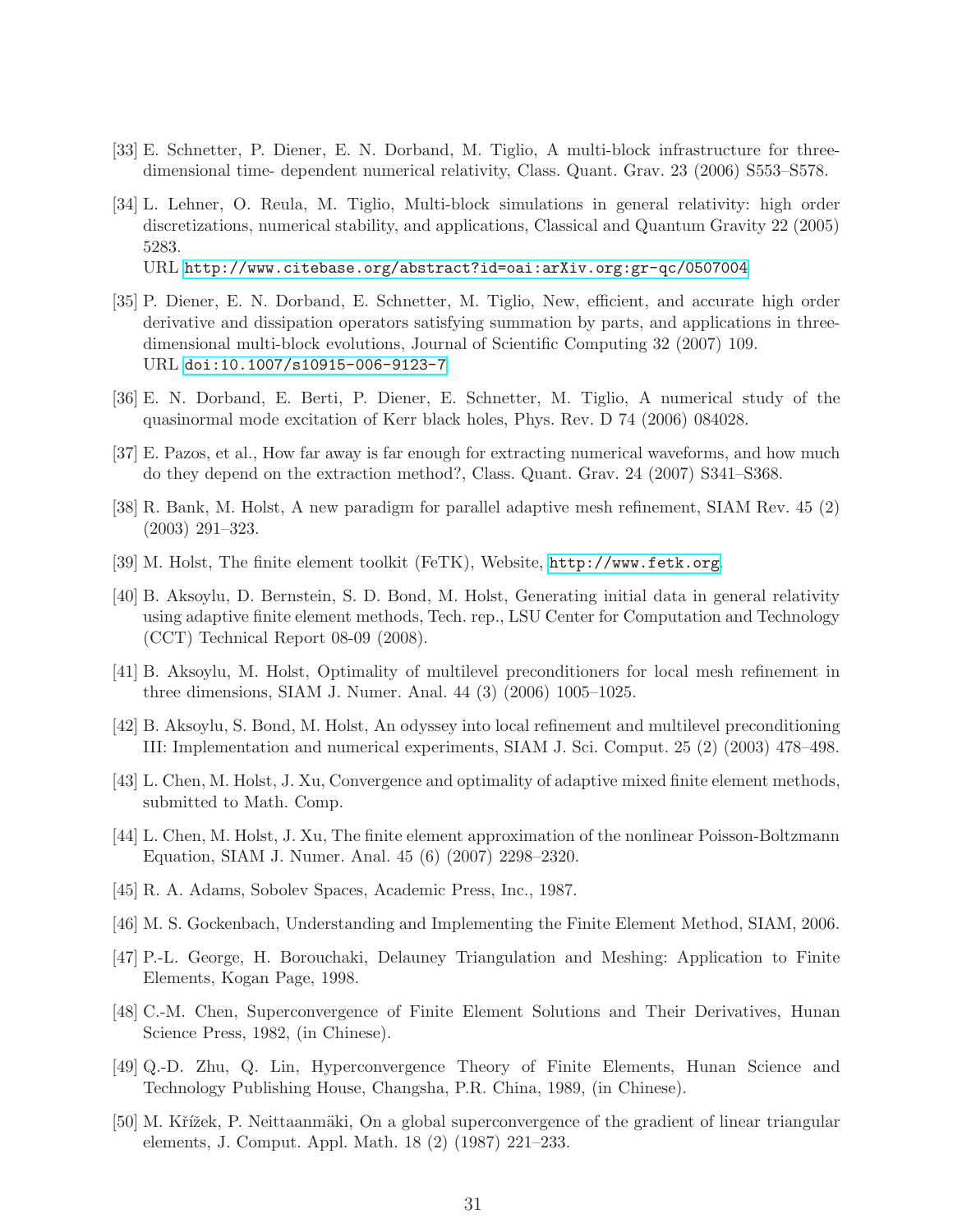- <span id="page-31-0"></span>[51] A. H. Schatz, I. H. Sloan, L. B. Wahlbin, Superconvergence in finite element methods and meshes that are locally symmetric with respect to a point, SIAM Journal on Numerical Analysis 33 (2) (1996) 505–521. URL <http://link.aip.org/link/?SNA/33/505/1>
- <span id="page-31-2"></span><span id="page-31-1"></span>[52] A. H. Schatz, Pointwise error estimates, superconvergence and extrapolation (1998) 237–247.
- <span id="page-31-3"></span>[53] J. F. Sallee, The middle-cut triangulations of the n-cube 5 (3) (1984) 407–419.
- <span id="page-31-4"></span>[54] H. W. Kuhn, Some combinatorial lemmas in topology, IBM Journal of Research and Development 4 (1960) 508–524.
- <span id="page-31-5"></span>[55] C. Min, Simplicial isosurfacing in arbitrary dimension and codimension, Journal of Computational Physics 190 (1) (2003) 295–310.
- <span id="page-31-6"></span>[56] D. Braess, Finite Elements: Theory, Fast Solvers, and Applications in Solid Mechanics, Cambridge University Press, 2007.
- <span id="page-31-7"></span>[57] S. Brenner, L. Scott, The Mathematical Theory of Finite Element Methods, Springer – Verlag, 2003.
- <span id="page-31-8"></span>[58] A. Ern, J. Guermond, Theory and practice of finite elements, Springer, 2004.
- <span id="page-31-9"></span>[59] B. Gustafsson, On the implementation of boundary conditions for the method of lines, BIT Numerical Mathematics 38 (2) (1998) 293–314.
- <span id="page-31-10"></span>[60] N. D. Levine, Superconvergent recovery of the gradient from piecewise linear finite element approximations, IMA Journal of Numerical Analysis 5 (1985) 407–427.
- [61] G. Goodsell, J. Whiteman, A unified treatment of superconvergent recovered gradient functions for piecewise linear finite element approximations, International Journal of Numerical Methods in Engineering 27 (1989) 469–481.
- <span id="page-31-11"></span>[62] Q. L. H. Blum, R. Rannacher, Asymptotic error expansion and richardson extrapolation for linear finite elements, Numer. Math. 49 (1986) 11–37.
- <span id="page-31-13"></span><span id="page-31-12"></span>[63] R. Arnowitt, S. Deser, C. W. Misner, The dynamics of general relativity, in: L. Witten (Ed.), Gravitation: An introduction to current research, John Wiley, New York, 1962, pp. 227–265.
- <span id="page-31-14"></span>[64] C. W. Misner, K. S. Thorne, J. A. Wheeler, Gravitation, W. H. Freeman, San Francisco, 1973.
- [65] D. R. Brill, On the positive definite mass of the bondi-weber-wheeler time-symmetric gravitational waves, Ann. Phys. 7 (1959) 466–483.
- <span id="page-31-15"></span>[66] N. O Murchadha, Brill Waves, in: B. L. Hu, T. A. Jacobson (Eds.), Directions in General Relativity: Papers in Honor of Dieter Brill, Volume 2, 1993, pp. 210–+.
- <span id="page-31-16"></span>[67] M. Alcubierre, G. Allen, B. Bruegmann, G. Lanfermann, E. Seidel, W.-M. Suen, M. Tobias, Gravitational collapse of gravitational waves in 3d numerical relativity, Physical Review D 61 (2000) 041501. URL <http://www.citebase.org/abstract?id=oai:arXiv.org:gr-qc/9904013>
- <span id="page-31-17"></span>[68] L. Lindblom, M. A. Scheel, L. E. Kidder, R. Owen, O. Rinne, A new generalized harmonic evolution system, Classical and Quantum Gravity 23 (2006) 447–+.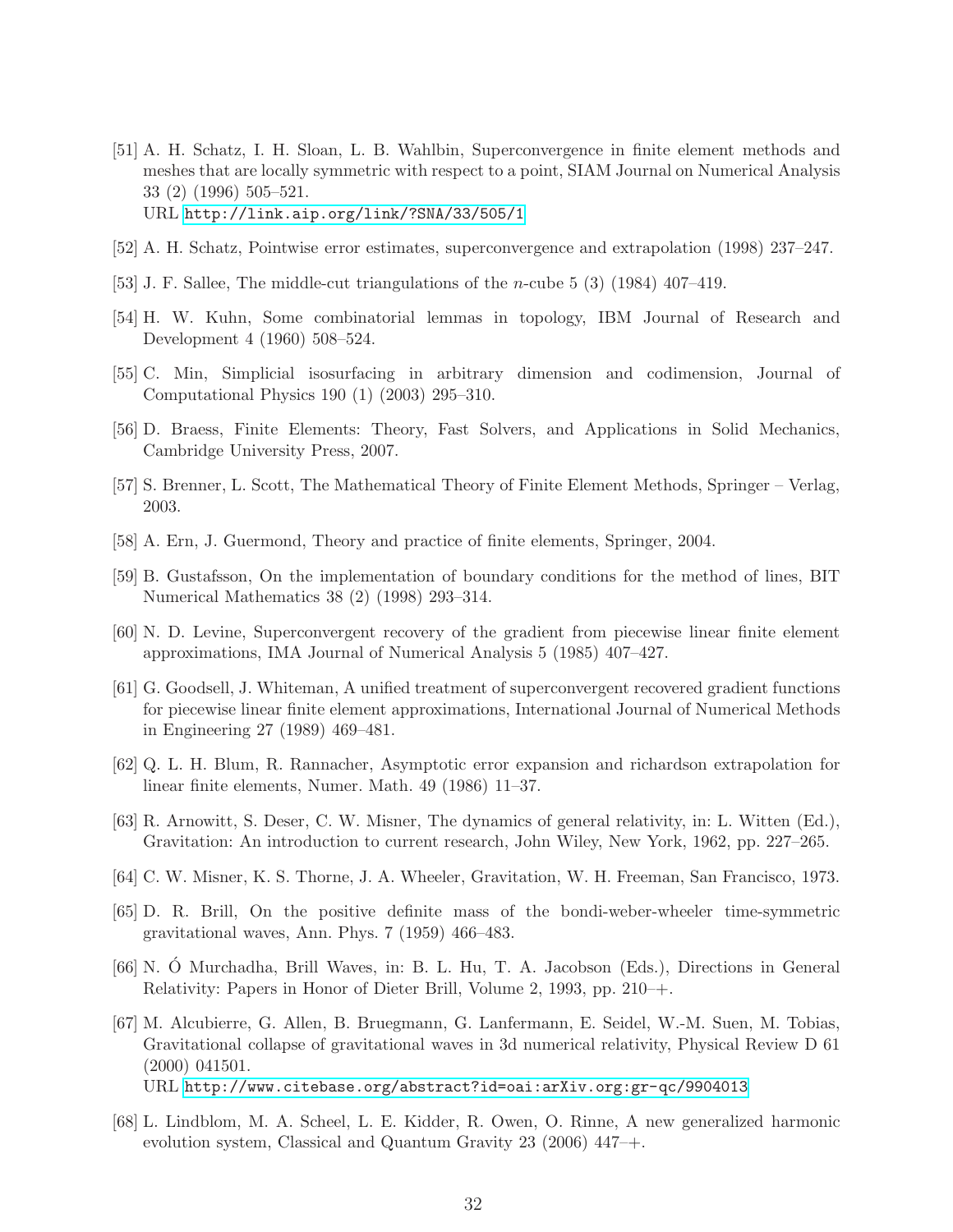- <span id="page-32-1"></span><span id="page-32-0"></span>[69] T. Regge, J. Wheeler, Stability of a Schwarzschild singularity, Phys. Rev. 108 (4) (1957) 1063– 1069.
- <span id="page-32-2"></span>[70] F. J. Zerilli, Effective potential for even-parity Regge-Wheeler gravitational perturbation equations, Phys. Rev. Lett. 24 (13) (1970) 737–738.
- <span id="page-32-3"></span>[71] F. J. Zerilli, Tensor harmonics in canonical form for gravitational radiation and other applications, J. Math. Phys. 11 (1970) 2203–2208.
- <span id="page-32-4"></span>[72] K. Thorne, Multipole expansions of gravitational radiation, Rev. Mod. Phys. 52 (2) (1980) 299.
- [73] T. Goodale, G. Allen, G. Lanfermann, J. Massó, T. Radke, E. Seidel, J. Shalf, The Cactus framework and toolkit: Design and applications, in: Vector and Parallel Processing – VECPAR'2002, 5th International Conference, Lecture Notes in Computer Science, Springer, Berlin, 2003.
- <span id="page-32-6"></span><span id="page-32-5"></span>[74] Cactus Computational Toolkit home page. URL <http://www.cactuscode.org/>
- <span id="page-32-7"></span>[75] E. Schnetter, S. H. Hawley, I. Hawke, Evolutions in 3D numerical relativity using fixed mesh refinement, Class. Quantum Grav. 21 (6) (2004) 1465–1488.
- <span id="page-32-8"></span>[76] Mesh Refinement with Carpet. URL <http://www.carpetcode.org/>
- [77] E. Anderson, Z. Bai, C. Bischof, S. Blackford, J. Demmel, J. Dongarra, J. Du Croz, A. Greenbaum, S. Hammarling, A. McKenney, D. Sorensen, LAPACK Users' Guide, 3rd Edition, Society for Industrial and Applied Mathematics, Philadelphia, PA, 1999.
- <span id="page-32-10"></span><span id="page-32-9"></span>[78] LAPACK: Linear Algebra Package. URL <http://www.netlib.org/lapack/>
- [79] BLAS: Basic Linear Algebra Subroutines. URL <http://www.netlib.org/blas/>
- <span id="page-32-12"></span><span id="page-32-11"></span>[80] Netlib Repository. URL <http://www.netlib.org/>
- [81] G. Burns, R. Daoud, J. Vaigl, LAM: An Open Cluster Environment for MPI, in: Proceedings of Supercomputing Symposium, 1994, pp. 379–386. URL [http://www.lam-mpi.org/download/files/lam-papers.tar.gz](http://www.lam-mpi.org/ download/files/lam-papers.tar.gz)
- <span id="page-32-13"></span>[82] J. M. Squyres, A. Lumsdaine, A Component Architecture for LAM/MPI, in: Proceedings, 10th European PVM/MPI Users' Group Meeting, No. 2840 in Lecture Notes in Computer Science, Springer-Verlag, Venice, Italy, 2003, pp. 379–387.
- <span id="page-32-14"></span>[83] LAM: LAM/MPI Parallel Computing. URL <http://www.lam-mpi.org/>
- <span id="page-32-15"></span>[84] W. Gropp, E. Lusk, N. Doss, A. Skjellum, A high-performance, portable implementation of the MPI message passing interface standard, Parallel Computing 22 (6) (1996) 789–828.
- <span id="page-32-16"></span>[85] W. D. Gropp, E. Lusk, User's Guide for mpich, a Portable Implementation of MPI, Mathematics and Computer Science Division, Argonne National Laboratory, ANL-96/6 (1996).